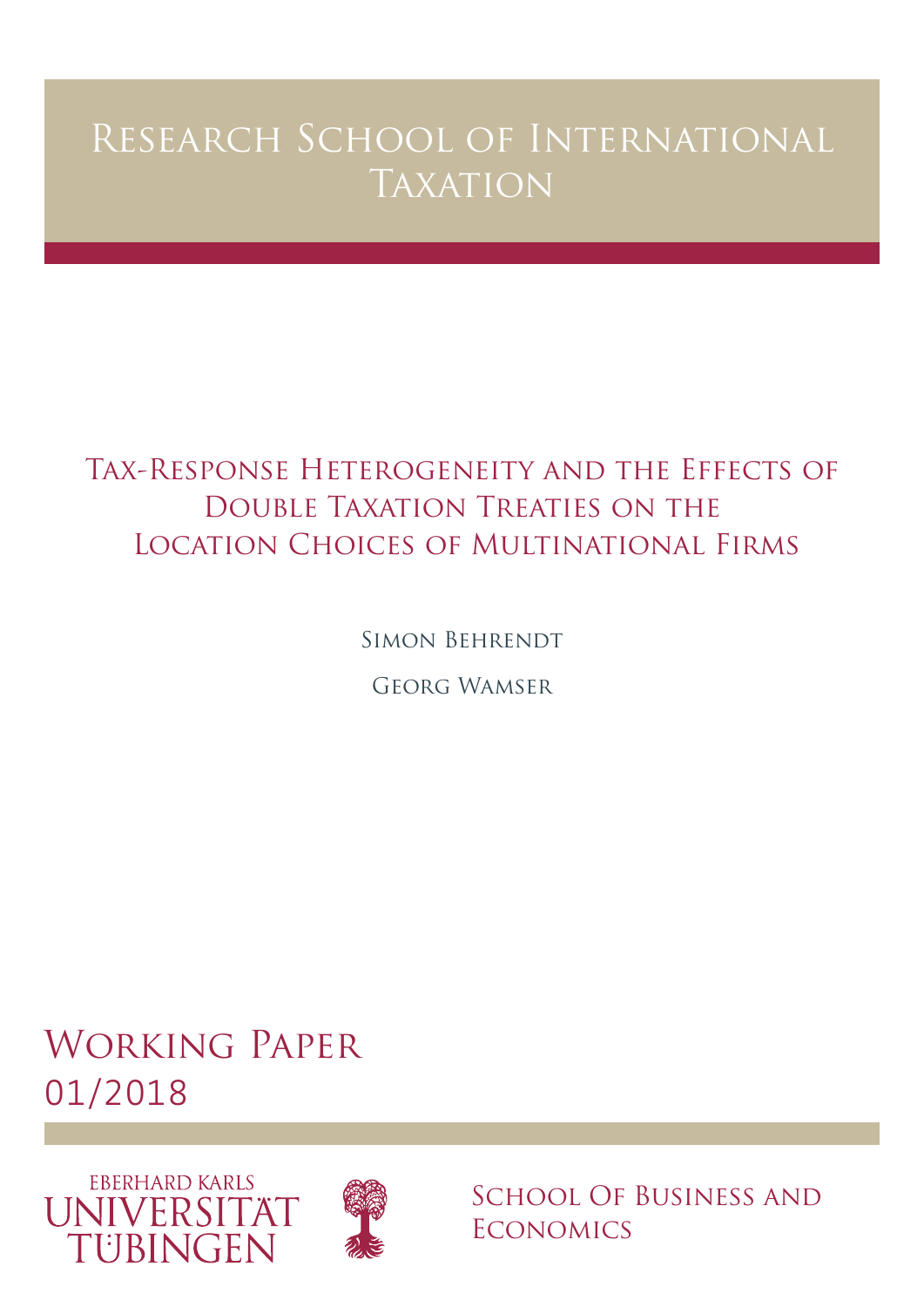# Tax-Response Heterogeneity and the Effects of Double Taxation Treaties on the Location Choices of Multinational Firms

Simon Behrendt<sup>1</sup> and Georg Wamser<sup>\*2</sup>

<sup>1</sup>Zeppelin University <sup>2</sup>University of Tuebingen

March 5, 2018

#### Abstract

This paper examines location choices of multinational enterprises (MNEs). We particularly focus on the consequences of double taxation treaties (DTTs) and corporate profit taxes on the probability to choose a location. DTTs have become a key policy instrument used by countries to regulate international tax issues related to the cross-border activities of MNEs. Based on three alternative location choice models, which all allow parameter estimates to vary randomly across firms, we show that firm responses to policy variables are highly heterogeneous. Postestimation statistics suggest that the heterogeneity of parameters is strongly correlated with firm size and effective tax burden, which is consistent with tax-avoidance behavior and provides an explanation for why tax-responses are heterogeneous in the first place. We quantify the (positive) effect of DTTs and demonstrate that the negative tax-responsiveness becomes larger if a DTT is implemented. The latter is evidence that provisions intended to prevent tax avoidance are effective.

Keywords: Location Choice, Multinational Firm, Double Taxation Treaties, Corporate Income Taxes

JEL: F23, H25, H26

<sup>∗</sup>Corresponding author: University of Tuebingen, School of Business and Economics, CESifo and NoCeT, 72074 Tuebingen, Germany; georg.wamser@uni-tuebingen.de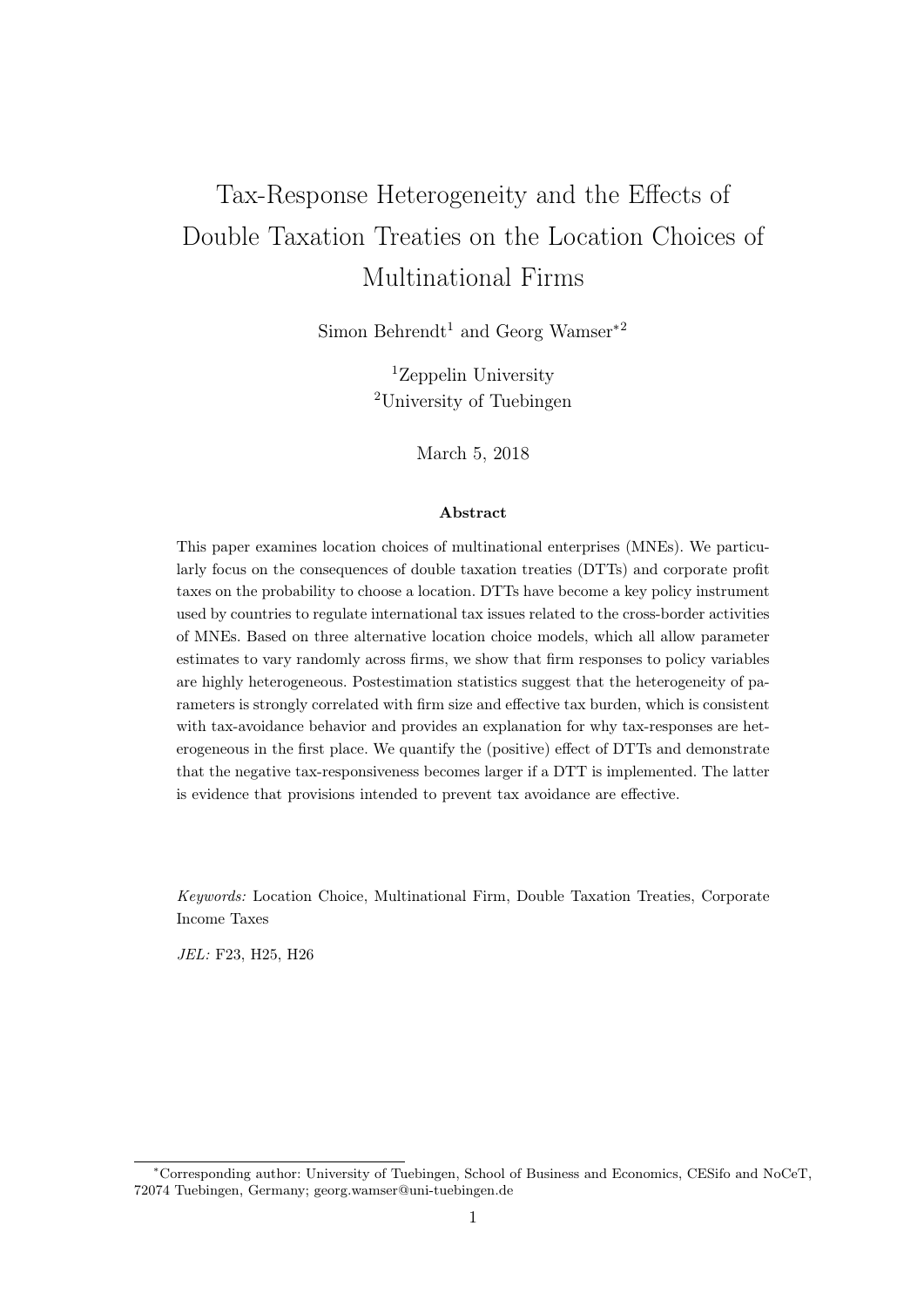# 1 Introduction

A large literature investigates the consequences of business taxes on the activities of firms. One of the main insights of this literature is that firms respond to taxes by adjusting at numerous margins of firm activity to avoid taxes. Some work has paid particular attention to the tax-responses of multinational enterprises (MNEs), whose activities span across many firm entities and countries (for a recent survey, see Egger and Stimmelmayr, 2017). A central research interest is to better understand the way how corporate taxes determine location choices of MNEs. Some recent contributions argue that the extent to which taxes determine MNEs' location choices depends on the extent to which firms are able to avoid taxes (e.g., Merlo *et al.*, 2016). If MNEs were fully able to avoid taxes – by reducing effective tax payments to zero – they would not be affected by the corporate tax in host countries, suggesting a zero tax-response (see, e.g., Egger et al., 2014, analyzing investment in fixed assets). Hence, we expect that the different degrees to which future tax payments can be avoided produce a distribution of heterogeneous tax elasticities when firms decide where to locate their foreign entities.

This paper is concerned with the consequences of taxes and double taxation treaties (DTTs) on the location choices of MNEs. There are lots of anecdotes about policymakers who believe that issues of double taxation are a main barrier of foreign market entry. For example, in a recent visit of the Israeli prime minister to Australia, the two countries' leaders acknowledged that a prospective DTT will remove a major impediment Israeli companies face when doing business in Australia. In a joint statement, they declared that "they resolved to work towards concluding a Double Taxation Agreement which would remove tax impediments to bilateral economic activity and enhance the integrity of our respective tax systems".<sup>1</sup> We add to previous studies in the following ways. First, we examine the determinants of location decisions of MNEs focusing on the consequences of taxes, where we allow estimated coefficients to vary randomly across MNEs, DTTs, and interactions of these two variables in discrete choice models. Especially the interactions are interesting as DTTs, on the one hand, facilitate foreign investments (a central objective of concluding a DTT is to ensure that income is taxed only once). On the other hand, DTTs often include information exchange agreements or provisions

<sup>1</sup>http://mfa.gov.il/MFA/PressRoom/2017/Pages/Joint-Statment-by-Prime-Ministers-of-Israel-and-

Australia.aspx; http://www.aijac.org.au/news/article/partners-in-innovation; accessed on Sept. 21, 2017.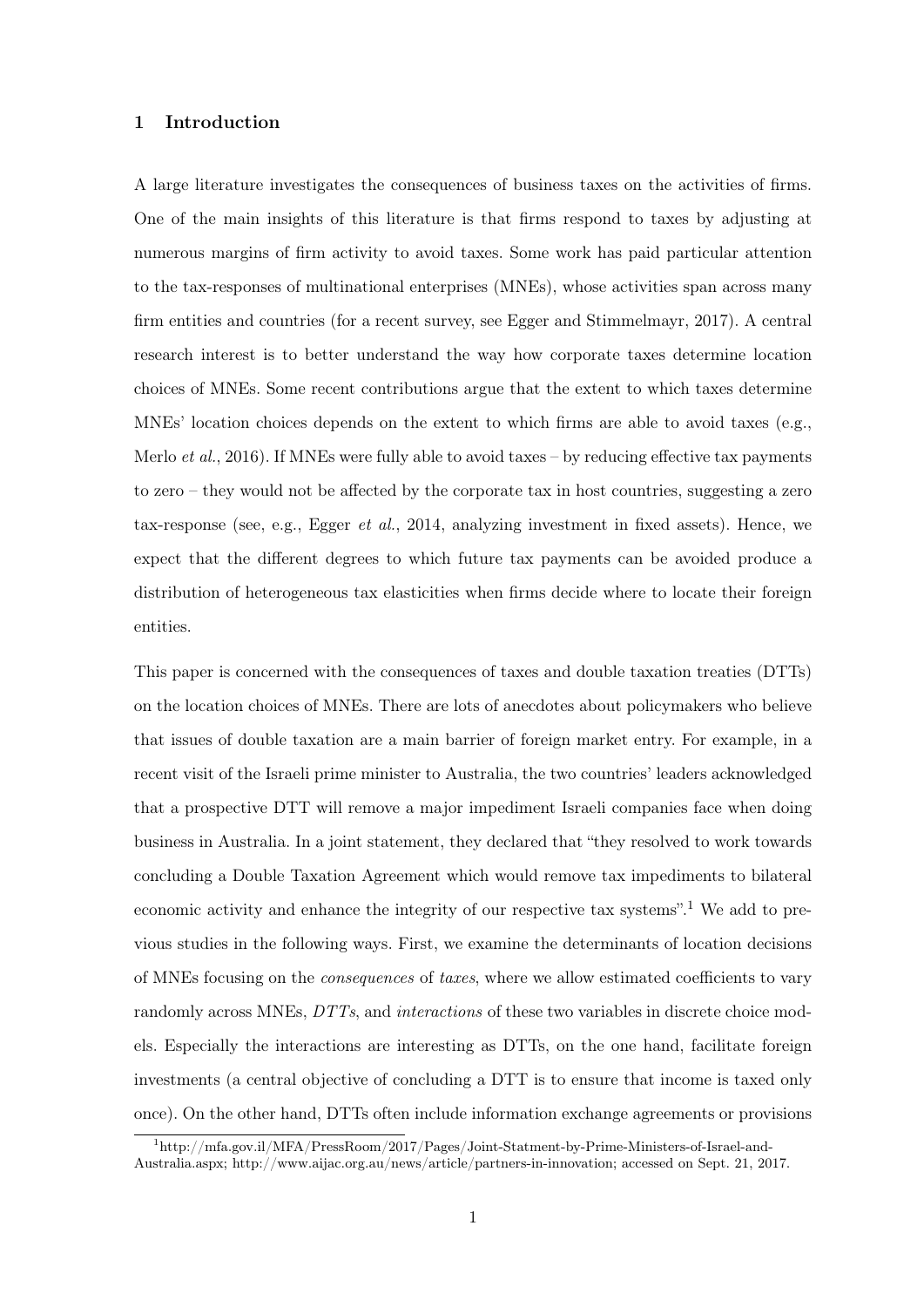related to international tax avoidance concerns. We argue that provisions – implemented to prevent tax avoidance and income shifting of MNEs – should generally lead to a higher effective tax burden and, for this reason, make firms more responsive to statutory corporate tax rates. Second, we estimate three alternative location choice models. Our empirical approach produces a distribution of estimated tax parameters where some firms strongly respond to taxes, while others do not respond at all. Third, based on this distribution, we demonstrate that postestimation statistics on firm characteristics can be used to learn about types of firms, given a firm's estimated tax-responsiveness. Fourth, we shed light on the relationship between effective tax payments (from balance-sheet data) and the estimated tax-responsiveness. Fifth, we provide additional quantification results on the effects of DTTs.

To assess firms' tax-responses we use Orbis, a micro-level dataset reporting the worldwide activities of MNEs. Orbis includes information on the location of foreign affiliates of MNEs as well as the location of global ultimate firm owners. The latter information is important as we are interested in the impact of bilateral DTTs implemented between host countries of foreign affiliates and the countries in which the global ultimate owners reside (as income is ultimately repatriated to the latter location). Based on our preferred specification, using a generalized multinomial logit model (G-MNL), we find (i) that tax-responses are highly heterogeneous and negative on average; (ii) that DTTs have a positive effect on location choice; interactions between DTTs and taxes are negative, which suggests that DTTs make it more difficult to shift profits and save taxes (e.g., through information exchange); (iii) that larger firms are less responsive to taxes. As for (ii), we provide a number of quantification results. For example, a DTT between Germany and the US increases the location choice probability of US MNEs to locate in Germany by about 6.5 percentage points, ceteris paribus. If the US and China conclude a DTT, the change in location probability is only about 1.7 percentage points. It seems that the long-run effects driven by the extensive margin of foreign activity, measured in terms of real effects such as employment, are substantial. Back-of-the-envelope calculations suggest that about 10 thousand jobs at US MNEs operating in the UK depend on whether the UK and the US agree on a DTT. Given that about half of our sample relates to greenfield investments, a realistic estimate of real job loss is probably about half this number (of course, without accounting for any efficiency effects). As for (iii), these findings are based on postestimation statistics, given the distribution of estimated tax parameters. It is consistent with earlier results suggesting that the size of an MNE is highly correlated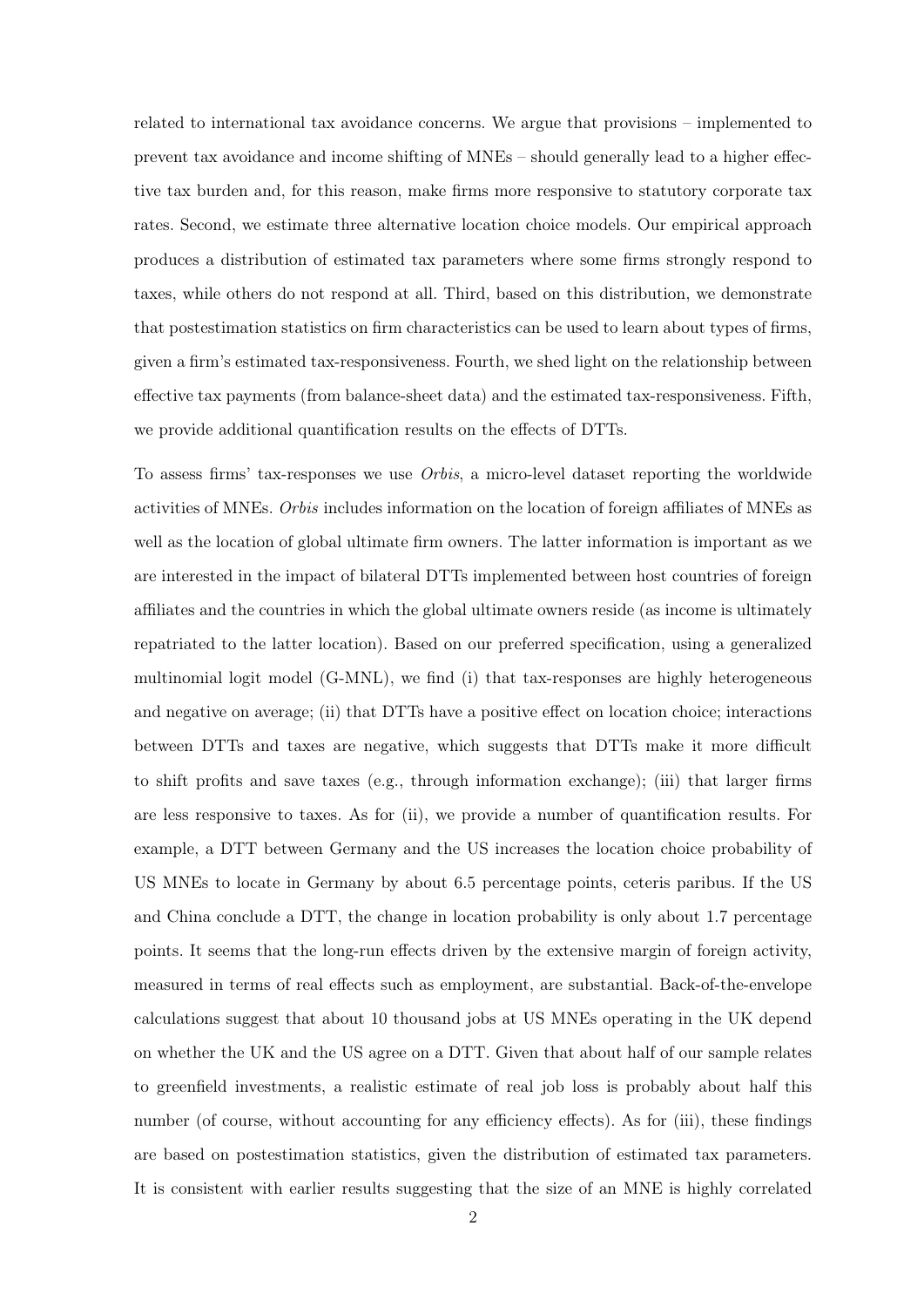with the opportunities to shift profits and avoid taxes. We finally demonstrate that actual tax payments (relative to statutory tax rates) are smaller if a firm is rather unresponsive to tax incentives. In fact, low actual (effective) tax payments would explain why the firms are unresponsive in the first place, which confirms our basic argument that tax avoidance determines the tax parameter at the level of a firm.

Our paper is structured as follows. Section 2 briefly discusses the central mechanism producing heterogeneity in tax-responses. In Section 3 we present the two hypotheses we test in the empirical part on the consequences of DTTs. Section 4 introduces alternative discrete choice models. Section 5 formalizes a location choice model. Section 6 provides an overview on the different data we employ, including some description thereof. In Sections 7 to 9 we present the results of the empirical analysis. Especially Sections 8 and 9 look at the effects of DTTs on (heterogeneous) tax elasticities We conclude in Section 10.

#### 2 Heterogeneous tax-responses

This paper has two main objectives: (i) estimating and quantifying heterogeneous tax and DTT responses; and (ii) exploiting these estimates to learn about firms and firm behavior (and the assumptions producing heterogeneity in tax-responses in the first place). For the first objective – estimating heterogeneous tax-responses – we utilize random coefficient models to obtain a distribution of tax parameters, which reflect the heterogeneous responses to corporate taxes influencing the location decisions of MNEs.<sup>2</sup>

We argue that the responsiveness to a tax depends on the effective tax burden faced by firm entity *i*. To see this, let us denote the *effective average tax burden* of *i* by  $\Theta_i$ , which is the relevant tax measure determining discrete choices of location (see, for example, Devereux and Griffith, 1998). The effective tax burden  $\Theta_i$  depends on the statutory tax rate  $S_i$ , implemented in host country  $j$ , and the firm's tax base. The latter is affected through statutory rules at the level of countries, but is generally specific to firm  $i$  as it depends on the extent to which taxes can be avoided by i. Say the effective tax burden is expressed relative to before-tax

<sup>&</sup>lt;sup>2</sup>In Section 7.1, we distinguish between more or less responsive firms along the distribution of tax parameters to learn about the types of firms and their behavior.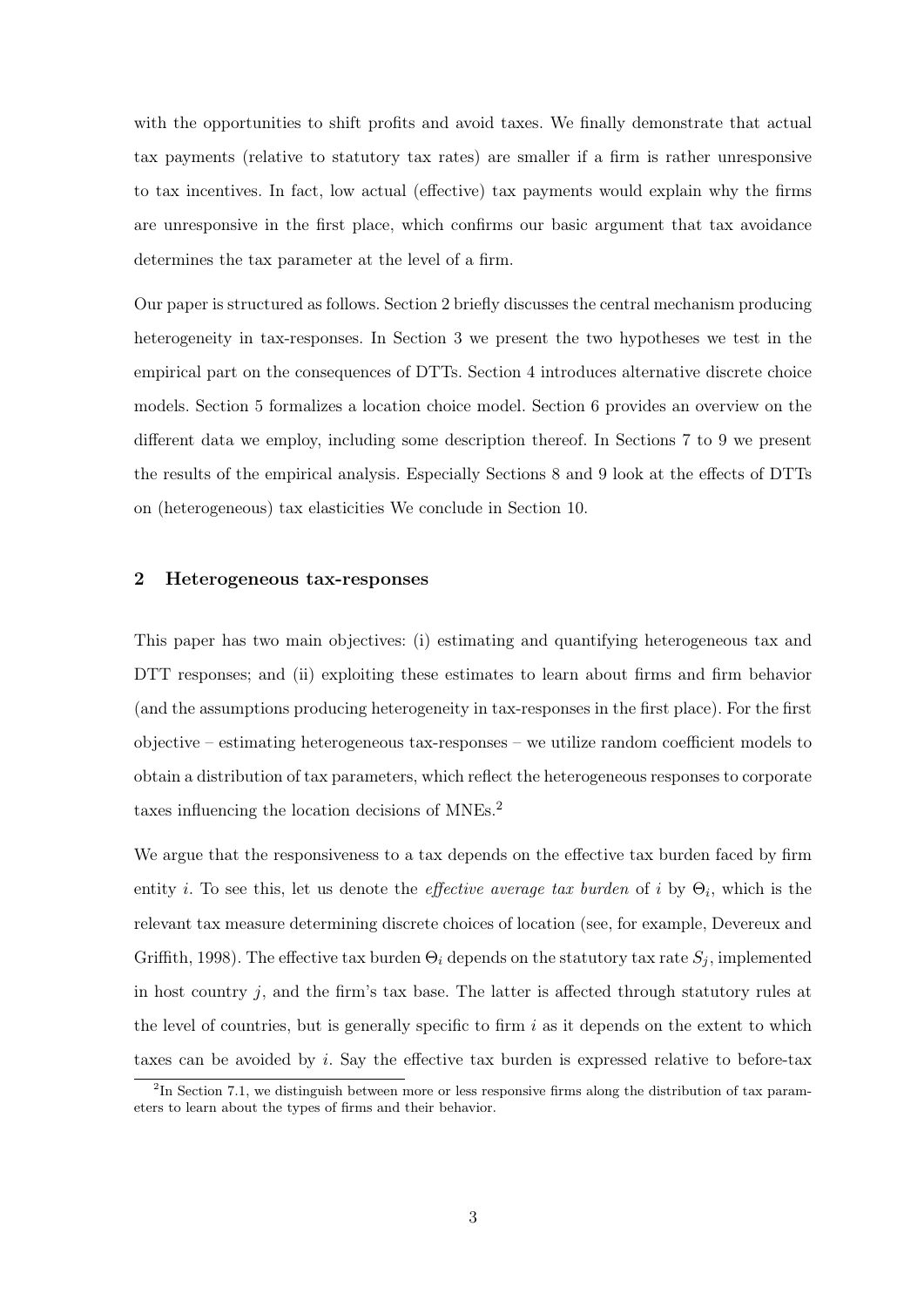profits, which we denote by  $B_i$ . Then, we can formalize  $\Theta_i$  as

$$
\Theta_i = \frac{S_j \cdot (B_i - \phi_i B_i)}{B_i}.
$$
\n(1)

The term  $(B_i - \phi_i B_i)$  is the tax base. The share  $\phi_i$   $(0 \le \phi_i \le 1)$  captures the extent to which profits (tax base) can be reduced through tax avoidance, including income shifting, or even tax evasion.<sup>3</sup> The fact that  $\phi_i$  is usually not observed cannot be overcome by using actual tax payments or measures for effective tax burden from income statements. The reason is that taxes actually payed are the result of numerous endogenous firm responses to statutory rules, which ultimately determine  $(B_i - \phi_i B_i)$ , while for the analysis of location decisions we need variables that capture the incentive effects of the local tax systems.

To illustrate the effect of  $\phi_i$ , let us assume that  $\phi_i = 1$  (all taxes can be avoided). This suggests that the effective tax burden is zero, i.e.  $\Theta_i = 0$ . If income is fixed and  $\phi_i = 0$ , the tax is effectively a lump sum tax. Given a continuum of unobserved  $\phi_i$ , for  $i = 1, ..., N$  foreign entities belong to an MNE, we hypothesize that the tax-responsiveness to statutory tax rules is heterogeneously distributed along with  $\phi_i$ .

We may look at the implications of  $\phi$  by using the definition of a tax semi-elasticity (and neglect indices for simplicity). Suppose the population response to taxes is given by the generic tax (semi-)elasticity  $\tilde{\varepsilon}$ . To be precise, we define  $\tilde{\varepsilon} = \Delta P/(P \cdot \Delta \Theta)$ , where P denotes the probability to choose a location and  $\Delta\Theta$  denotes the change in the effective tax burden. Note that we expect  $\tilde{\varepsilon}$  to be negative as an increase in  $\Theta$  will make a location less attractive, as a larger share of profits is taxed. Hence, if a one percentage point increase in S leads only to a small increase in  $\Theta$ , then the endogenous change in location probability  $\Delta P/P$  will be small as well.<sup>4</sup> Since the extent to which a change in S translates into a change in  $\Theta$  depends on  $\phi$ , this reasoning suggests heterogeneously distributed tax parameters in a population with heterogeneous tax avoidance, i.e.  $\phi \in [0, 1]$ .

<sup>&</sup>lt;sup>3</sup>The parameter  $\phi$  may include all forms of legal tax deductions, but the focus in our paper is on profit shifting and international tax planning. The latter is basically unobserved by tax authorities.

<sup>&</sup>lt;sup>4</sup>Note that this argument applies to a fixed population elasticity  $\tilde{\varepsilon}$ .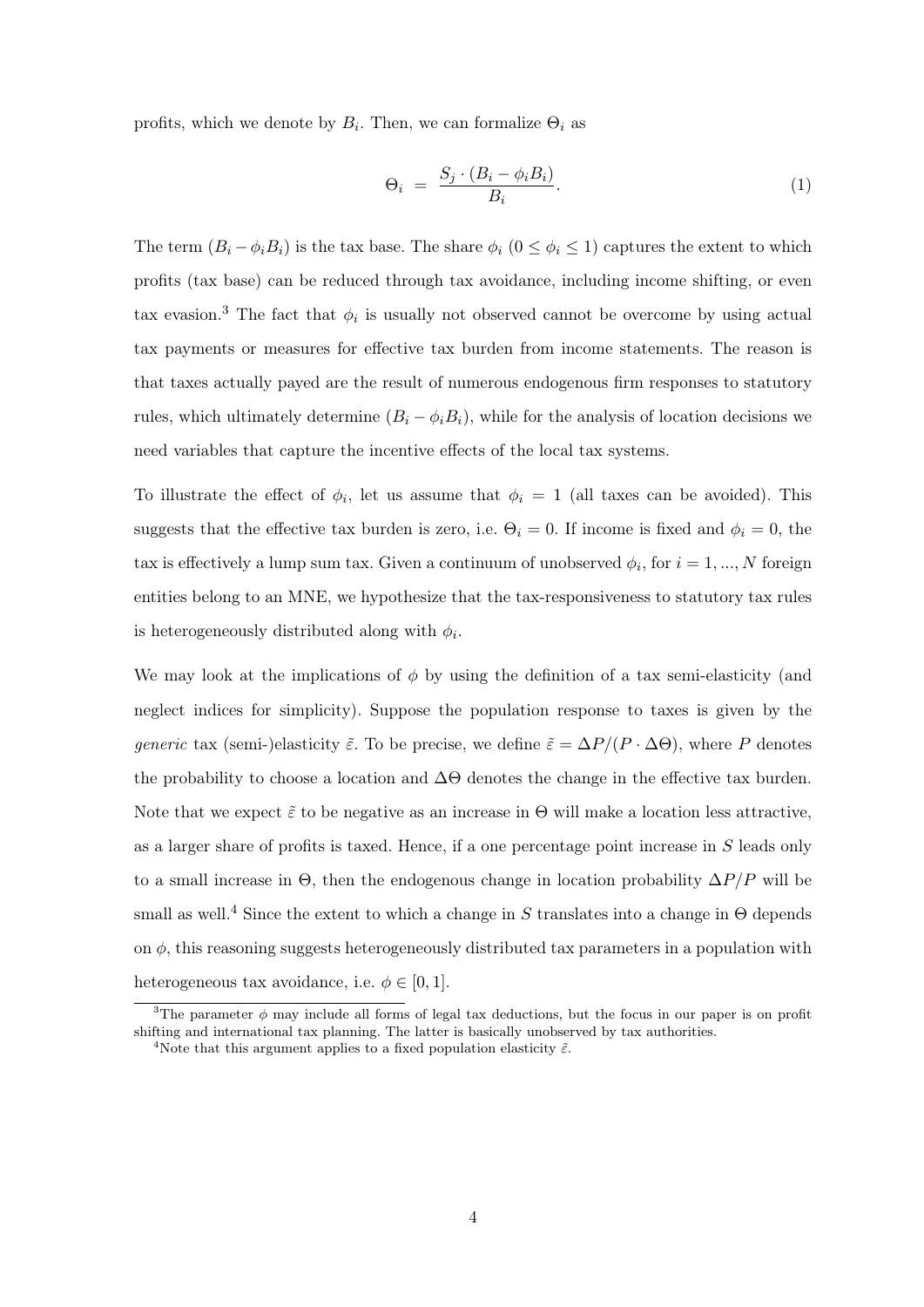#### 3 The effects of DTTs on MNE activity

Over the last decades, many countries (or pairs of countries) have concluded DTTs. A DTT is an agreement between two jurisdictions to regulate cross-border tax issues. Bloningen and Davies (2004) suggest that DTTs may increase foreign direct investment (FDI) through a (i) clear definition of tax base to avoid double taxation; (ii) lower withholding taxes and less tax uncertainty related to unilateral changes in tax policy. Negative consequences of a DTT on FDI may be related to (iii) stricter transfer pricing regulation and information exchange between jurisdictions (which makes profit shifting activities of MNEs more difficult); (iv) specific provisions to prevent treaty shopping through operations in low-tax or tax haven affiliates. The role of DTTs can be summarized as follows: "From their inception the raison d'être of DTAs [double taxation agreements] has been the avoidance of double taxation. The solution to that problem necessarily involves taxing income only once and that leads to consideration of which country will have the taxing right. More recently, DTAs have also developed into instruments to prevent tax evasion in a cross-border context." (Holmes, 2014, p. 58). This leads us to the two central hypotheses we analyze in this study. The first hypothesis suggests a positive impact of DTTs on foreign activity:

Hypothesis 1: DTTs facilitate the cross-border operations of MNEs through double-taxation relief as well as clear definitions of relevant tax bases. Hence, we expect that a DTT between potential host country and ultimate owner country has a positive impact on the probability to choose a foreign location.

We analyze Hypothesis 1 in a choice model about alternative locations, in which we allow the effect of DTTs to vary randomly across firms. Related to our hypothesis, but neglecting alternative choices, Davies *et al.* (2009), as well as Egger and Merlo (2011), confirm that DTTs induce a positive effect on the binary decision to invest or not.

Many studies, usually based on more aggregated data, suggest a negative effect of DTTs and ascribe the negative impact to additional provisions to prevent profit shifting (e.g., Bloningen and Davies, 2004; Egger et al., 2006). We argue that stricter regulation of profit shifting and transfer pricing should mainly be reflected in the tax sensitivity of location choice. To see this, let us interpret our second hypothesis in light of Section 2 and the parameter  $\phi_i$  introduced therein. Suppose a country-pair concludes a DTT, which includes provisions on information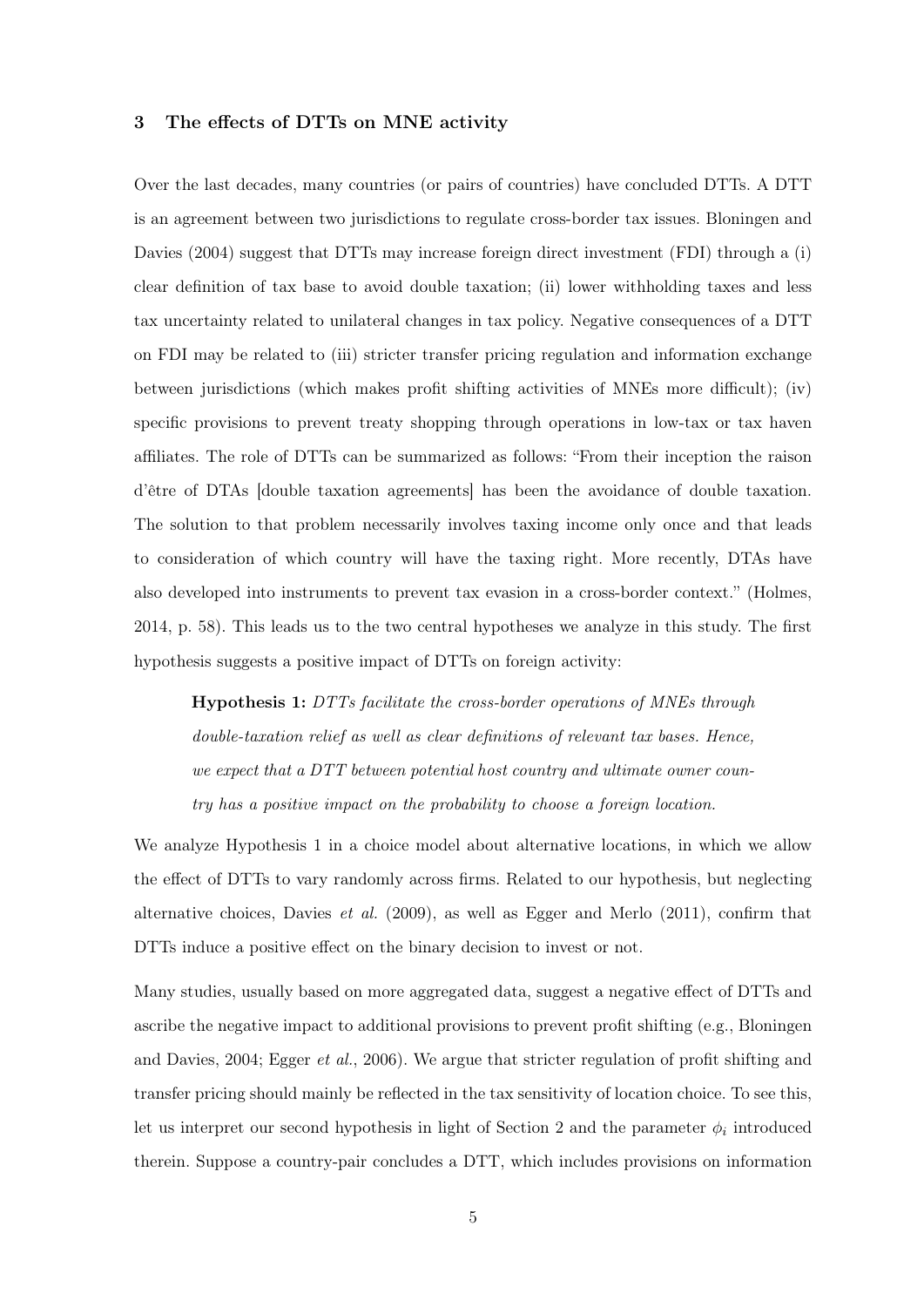exchange between tax agencies to prevent tax avoidance. This suggests that  $\phi_i$  becomes smaller and the tax-responsiveness becomes larger (more negative), as implied by Equation (1) and its effect on the tax semi-elasticity explained above. Thus, we formulate our second hypothesis:

Hypothesis 2: DTTs restrict tax avoidance activities of MNEs through information exchange or additional regulation. Hence, a DTT between potential host country and ultimate owner country makes location choices more responsive to statutory tax rates.

Note that all DTTs usually include some form of provisions related to international tax avoidance concerns. For example, Luxembourg and Cyprus recently (May, 2017) signed a DTT. "This treaty incorporates the latest international standards as regards exchange of information and already fully takes into consideration the Base Erosion and Profit Shifting ("BEPS") recommendations of the Organisation for Economic Co-operation and Development ("OECD")" (see EY TAX Alert).<sup>5</sup>

To address the two hypotheses, we use information from the IBFD's tax research platform and define the variable  $DTT_{ni}$ , indicating whether country-pair nj has concluded a DTT  $(DTT_{nj} = 1)$  or not  $(DTT_{nj} = 0)$ . Note that we use index n to denote MNE n making a choice about a potential host country  $\dot{\gamma}$  to set up a foreign affiliate later on.

In our data, of 34,938 possible country-pairs, 5,548 have concluded a DTT in the year 2014. Figure 1 suggests that the number of DTTs concluded between countries has increased by a factor of about 1.5 from 2004 to 2014. The cross-border investments of MNEs, and the additional tax-planning activities related to this, seem to be a major challenge for national tax systems. It appears that DTTs are one of the key policy instruments used to regulate cross-border activities of MNEs. The objective of this paper is therefore to provide new insights on the way how bilateral tax treaties affect the location choices of MNEs.

<sup>5</sup>Document downloadable under:

http : //www.ey.com/Publication/vwLUAssets/Double $_{\textit{T}}$ ax $_{\textit{T}}$ reaty<sub>b</sub>etweenLuxembourg<sub>a</sub>nd<sub>C</sub> yprus/ (accessed on Sept. 21, 2017).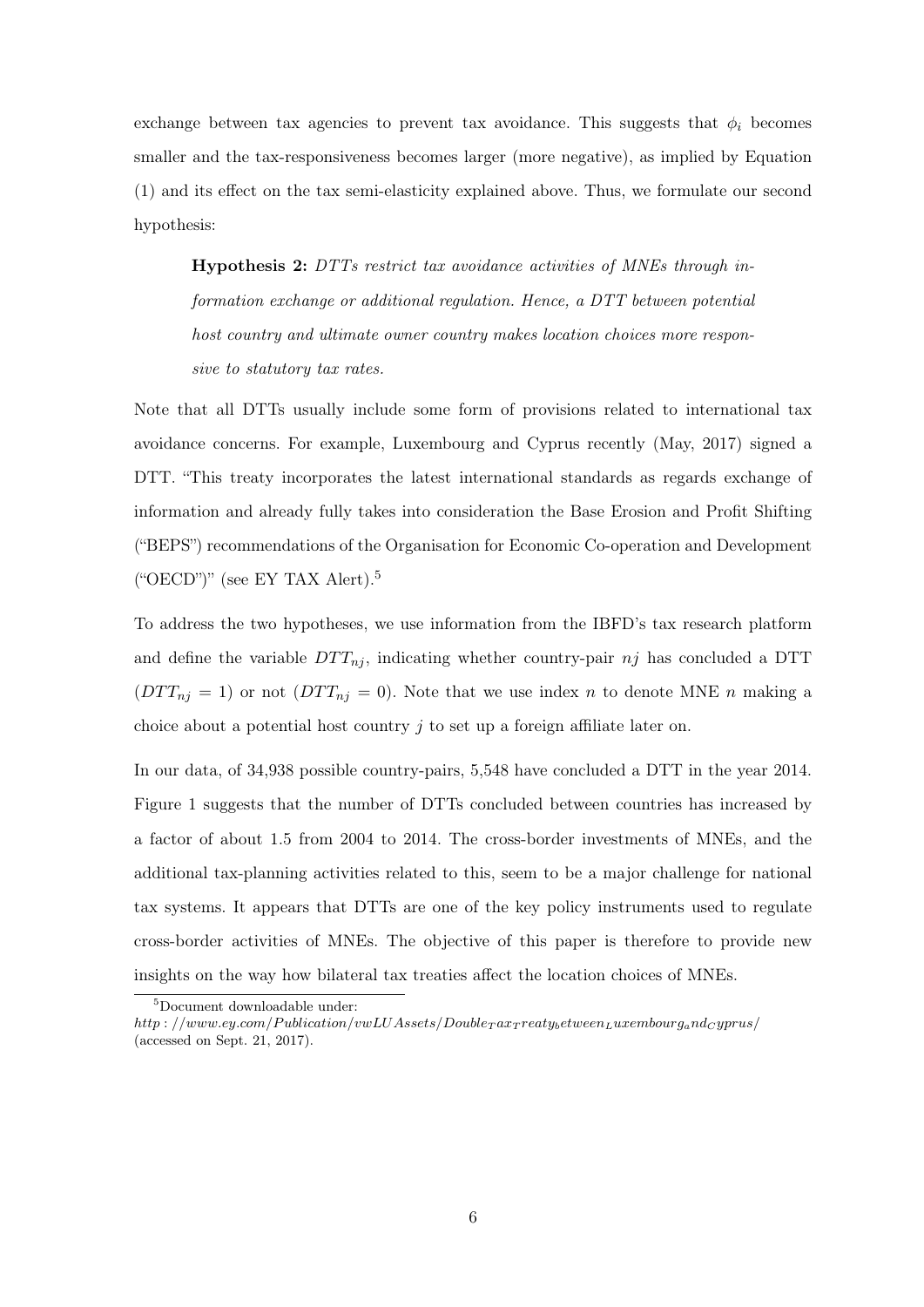#### Figure 1: Number of DTTs over time

The figure shows the total number of DTTs concluded between pairs of countries from 2004 until 2014.



### 4 Alternative discrete choice models

When an MNE is is choosing a location for one or several foreign affiliates, the firm essentially makes a discrete choice (Devereux and Maffini, 2007). We model such discrete choices by taking into account dynamics in location decisions over time and firm-specific unobserved heterogeneity. This section shortly introduces three models used in the subsequent empirical analysis: mixed logit (MIXL), scale heterogeneity logit (S-MNL), and generalized multinomial logit (G-MNL).

For the random coefficients derivation of MIXL, assuming a sample of N decision makers which make a choice from  $J$  alternatives in each of  $T$  choice situations, the utility that decision maker n obtains from choosing alternative j in choice situation (or period) t is given by

$$
U_{njt} = \beta_n' x_{njt} + \varepsilon_{njt},\tag{2}
$$

where  $x_{njt}$  collects observed attributes of the decision maker and the alternative,  $\beta_n$  is a vector of coefficients of these attributes for decision maker n, and the random term  $\varepsilon_{njt}$  is assumed to be distributed i.i.d. extreme value. Utility can be rewritten as:

$$
U_{njt} = (\beta + \eta_n)' x_{njt} + \varepsilon_{njt}.
$$
\n(3)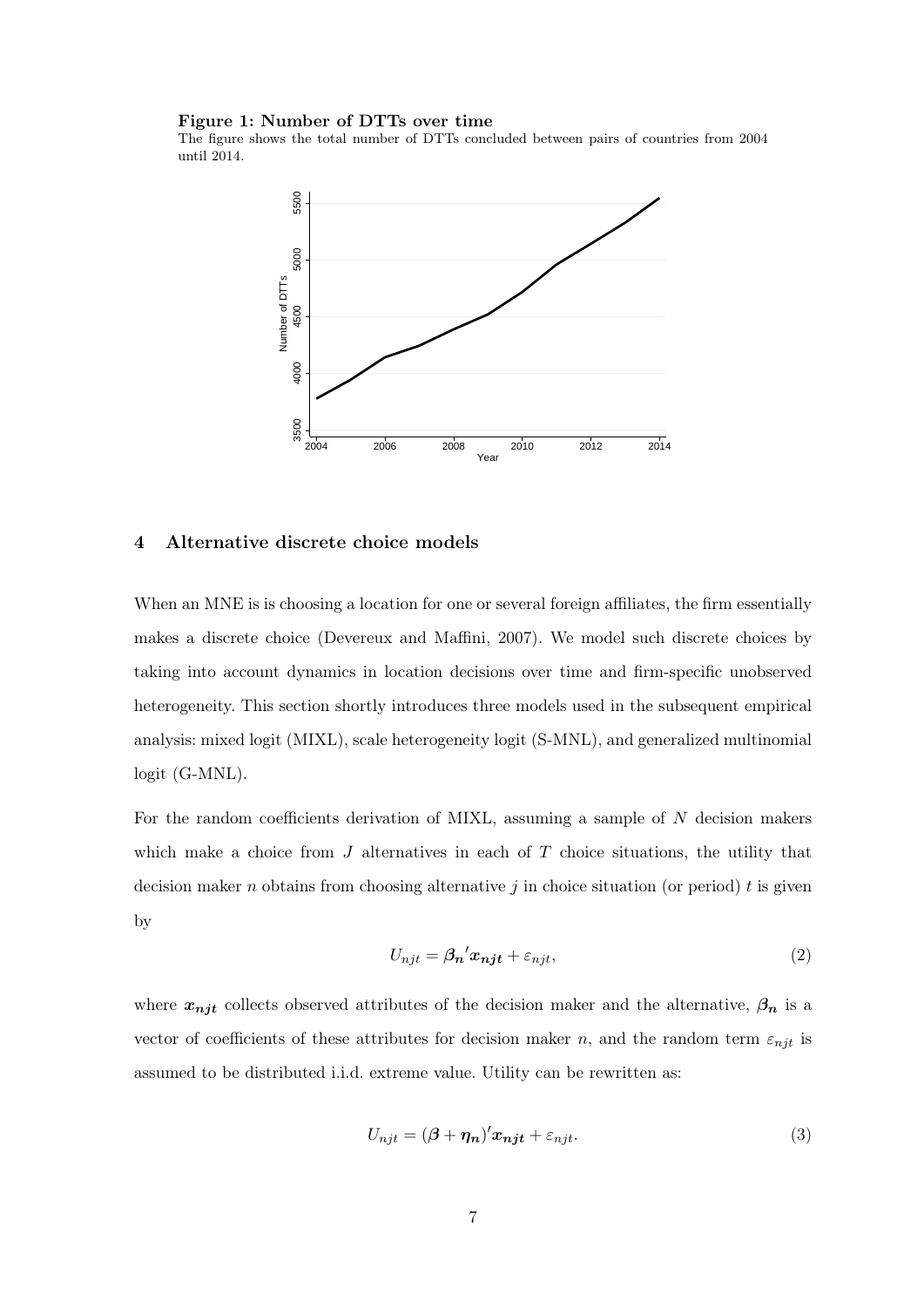Here,  $\beta$  represents the vector of mean utility weights, whereas  $\eta_n$  is the decision maker *n*specific deviation from the mean. The coefficients vary over decision makers with density  $f(\beta_n|\theta)$ . This density is a function of parameters  $\theta$ , which are estimated. Coefficients vary over decision makers but are assumed to be constant over choice situations for each decision maker. Let  $y_{njt} = 1$  if decision maker n chooses alternative j in period t, and 0 otherwise. With  $\beta_n$  unknown, the unconditional choice probability of a sequence of choices  $\{y_{njt}\}_{t=1}^T$  is the integral of the product of logit formulas over all values of  $\beta_n$ . In the case of a continuous mixing distribution, it is given by

$$
P\left(\{y_{njt}\}_{t=1}^T\right) = \int \left[\prod_{t=1}^T \prod_{j=1}^J \left(\frac{e^{\beta_n' x_{njt}}}{\sum_k e^{\beta_n' x_{nkt}}}\right)^{y_{njt}}\right] f(\beta_n | \theta) d\beta_n.
$$
 (4)

Equation (4) has no closed form solution, but the parameters of  $f(\beta_n|\theta)$  can be estimated by maximizing the simulated log-likelihood function:<sup>6</sup>

$$
SLL = \sum_{n=1}^{N} \ln \left[ \frac{1}{R} \sum_{r=1}^{R} \prod_{t=1}^{T} \prod_{j=1}^{J} \left( \frac{e^{\beta_{n[r]}' x_{njt}}}{\sum_{k} e^{\beta_{n[r]}' x_{nkt}}} \right)^{y_{njt}} \right]
$$
(5)

where  $\beta_{n[r]}$  denotes the r-th draw for decision maker n from  $f(\beta_n|\theta)$ .

However, Louviere et al. (1999, 2002) argue that scale heterogeneity is a major source of unobserved heterogeneity in discrete choice situations, i.e. a general scaling up or down of the entire coefficient vector. That is, with coefficients fixed, the scale of the random term in the multinomial logit (MNL) model is greater for some decision makers than for others. In MNL, the variance of the i.i.d. extreme value distributed random term  $\varepsilon_{njt}$  is given by  $(\sigma^2 \pi^2)/6$  and the scale parameter  $\sigma$  is usually normalized to one in order to achieve identification (Train, 2009). Following Fiebig et al. (2010), the MNL model can be rewritten with the scaling of the random term made explicit:

$$
U_{njt} = \beta' x_{njt} + \frac{\varepsilon_{njt}}{\sigma} \tag{6}
$$

Assuming that the scale parameter is heterogeneous in the population, its value for decision

 $6$ See Train (2009) for an extensive discussion of simulated maximum likelihood. Halton-draws are used in the maximization process of the simulated log-likelihood function.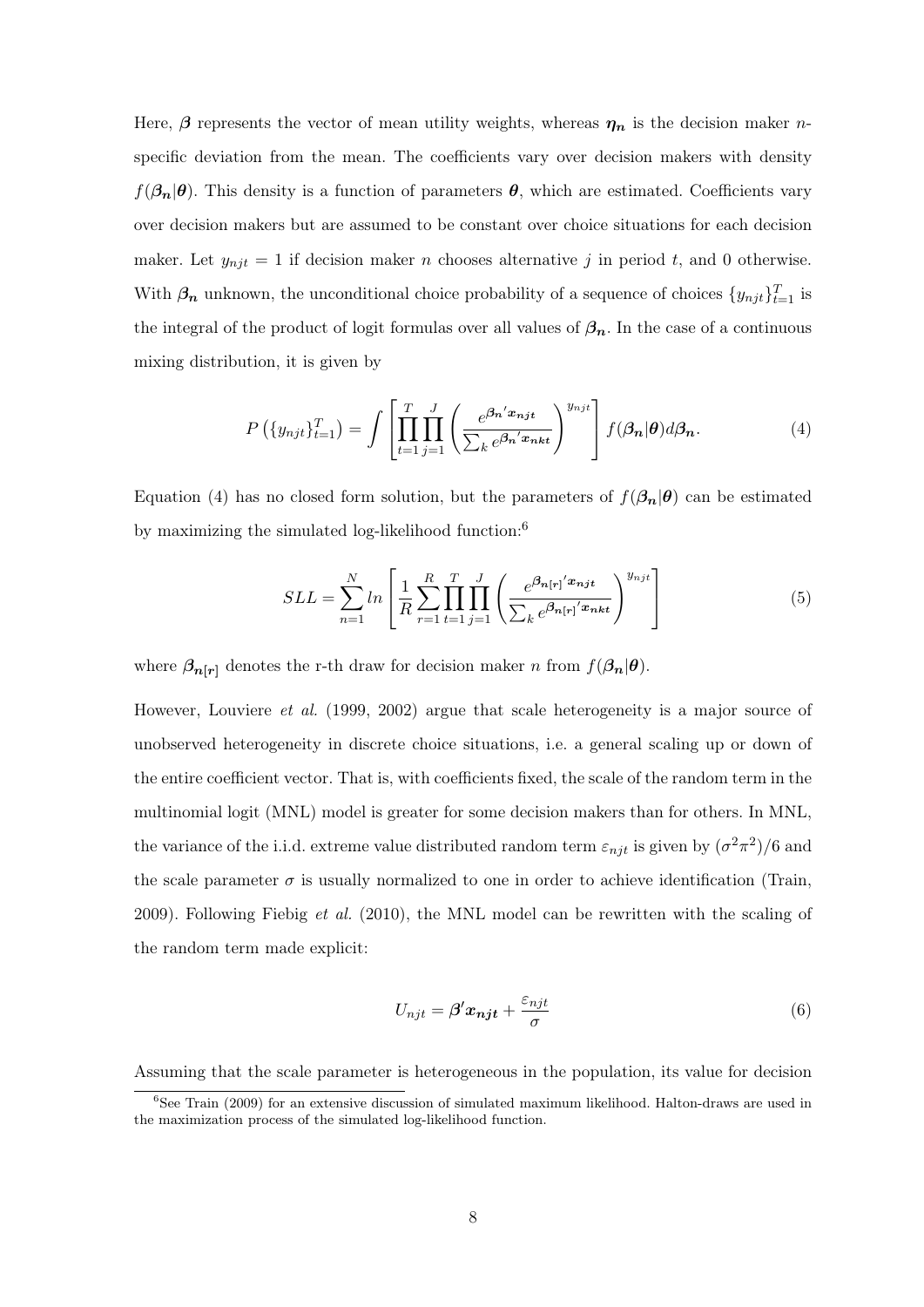maker *n* is denoted by  $\sigma_n$ :

$$
U_{njt} = \beta' x_{njt} + \frac{\varepsilon_{njt}}{\sigma_n} \tag{7}
$$

Here, the coefficients in the vector  $\beta$  are homogeneous across decision makers and all heterogeneity is in the variance of the random component of utility. S-MNL is obtained by multiplying with  $\sigma_n$ :

$$
U_{njt} = (\sigma_n \beta)' \mathbf{x_{njt}} + \varepsilon_{njt} \tag{8}
$$

The G-MNL model of Fiebig et al. (2010) allows to incorporate both a random coefficient vector and scale heterogeneity. Recent research finds that G-MNL is better at capturing choice behavior that is either lexicographic, i.e. choice is based mainly on a single observed attribute of an alternative, or random in the sense that it is only slightly influenced by observed attributes of an alternative (Keane and Wasi, 2013). G-MNL nests both MIXL (with normal mixing distribution) and S-MNL in two possible ways. G-MNL-I combines equations (3) and (8):

$$
U_{njt} = (\sigma_n \beta + \eta_n)' x_{njt} + \varepsilon_{njt}
$$
\n(9)

G-MNL-II multiplies MIXL with  $\sigma_n$ :

$$
U_{njt} = \sigma_n(\beta + \eta_n)'x_{njt} + \varepsilon_{njt}
$$
\n(10)

The G-MNL model is then given by

$$
U_{njt} = (\sigma_n \beta + \gamma \eta_n + (1 - \gamma)\sigma_n \eta_n)' x_{njt} + \varepsilon_{njt},
$$
\n(11)

where the parameter  $\gamma$  determines how deviations from the means of the random coefficients are scaled. G-MNL-I results as a special case for  $\gamma = 1$  and G-MNL-II for  $\gamma = 0$ . The distribution of  $\sigma_n$  is specified to be log-normal in order to constrain the scale parameter to be positive, so that  $\ln(\sigma_n) \sim N(1, \tau^2)$ , with  $\tau > 0$  indicating scale heterogeneity. The random scale factor  $\sigma_n$  is specified as  $\sigma_n = exp(\bar{\sigma} + \tau \varepsilon_{0n})$ , where  $\varepsilon_{0n} \sim N(0, 1)$ . For the model to be identified,  $\beta$  and  $\tau$  are estimated and  $\sigma_n$  is calibrated to have an expected value of one. This is achieved by setting  $\bar{\sigma} = -\tau^2/2$ , as the expected value of the log-normally distributed  $\sigma_n$  is given by  $E(\sigma_n) = exp(\bar{\sigma} + \tau^2/2)$ .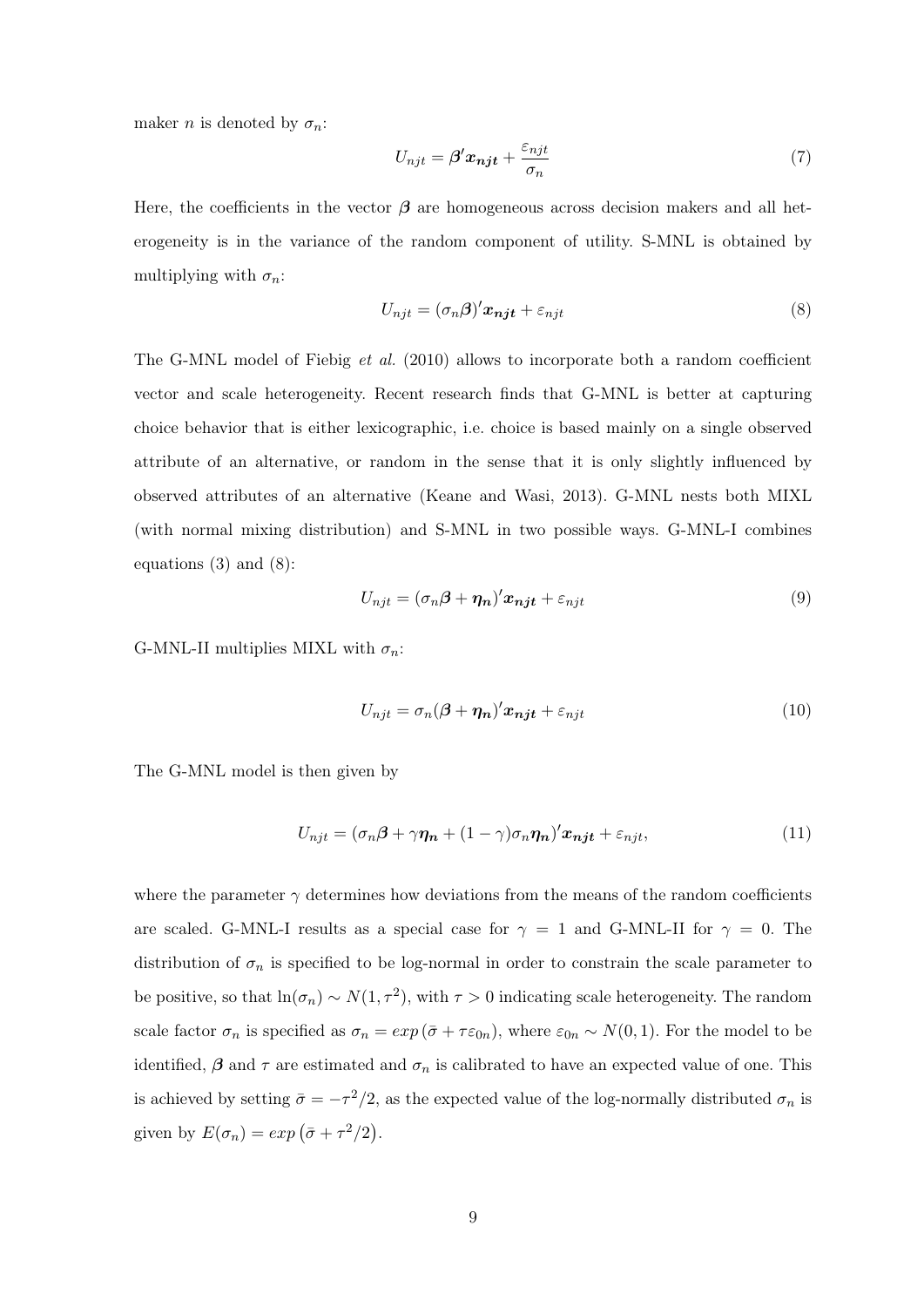#### 5 Location choice model

The effects of statutory corporate tax rates and DTTs on MNEs' location choices for foreign affiliates are modeled in the framework of a discrete location choice model. In this model, each possible location choice is associated with a latent payoff. In the following, an MNE, i.e. the decision maker in the location choice model, is defined as a firm that has at least one foreign affiliate. MNE  $n$  can choose one out of  $J$  potential host countries (locations) in period t to set up a foreign affiliate. In this case, each location  $j = 1, ..., J$  can be associated with the latent profit  $\pi_{njt}^*$  and MNE n bases its actual location choice in period  $t, C_{njt} \in \{1, ..., J\}$ , on the maximum profit it can attain,  $argmax{\pi_{n1t}^*, ..., \pi_{nJt}^*}$ . The location choice model states that latent profits in period  $t$  are a function of observable and unobservable country and firm characteristics

$$
\pi_{njt}^* = (\alpha + \eta_n) TAXD_{njt} + \lambda DTT_{njt} + \delta SUB_{njt-1} + \beta' \mathbf{x_{njt}} + \varepsilon_{njt},\tag{12}
$$

where  $T A X D_{njt}$  is the statutory corporate tax rate differential between potential host country  $j$  and the ultimate owner country in period  $t$ . We consider the tax rate differential, since not only the statutory corporate tax rate in the potential host country matters for the location choice, but rather how it compares to the tax rate in the ultimate owner country.  $DTT_{njt}$  indicates whether or not there exists a DTT between potential host country j and the ultimate owner country in period t,  $SUB_{njt-1}$  gives the number of affiliates the MNE already has in country j in period  $t - 1$ ,  $x_{njt}$  is a  $(K \times 1)$  vector of country-level characteristics, and  $\varepsilon_{njt}$  is a disturbance term that captures unobserved firm and country effects. To account for unobserved heterogeneity in firms' response to taxes, the coefficient of the tax differential,  $\alpha_n = \alpha + \eta_n$ , is modeled as a firm-specific random coefficient. Assuming that the random coefficient follows a normal distribution with mean  $\alpha$  and standard deviation  $\sigma$  to be estimated, i.e.  $\alpha_n \sim N(\alpha, \sigma^2)$  or, equivalently,  $\eta_n \sim N(0, \sigma^2)$ , and  $\varepsilon_{njt}$  being distributed i.i.d. extreme value, yields the random parameters specification of MIXL, as described in the previous section. The parameters λ, δ, and β are fixed population parameters to be estimated.

While MIXL is the benchmark model in the following empirical analysis, we estimate two additional specifications of the location choice model. Scaling all coefficients in the location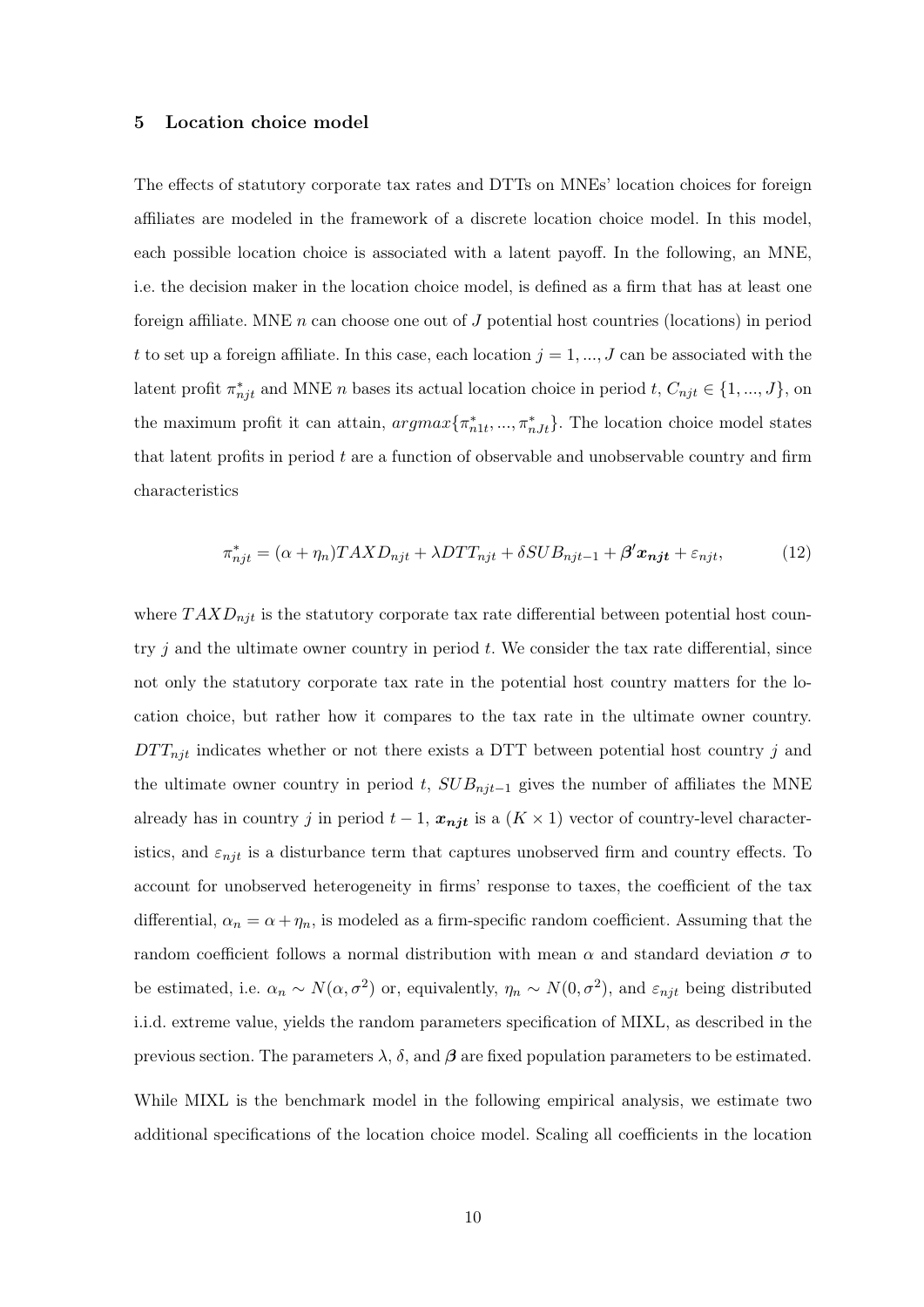choice model by  $\sigma_n$  introduces scale heterogeneity. This S-MNL specification is given by:

$$
\pi_{njt}^* = \sigma_n(\alpha TAXD_{njt} + \lambda DTT_{njt} + \delta SUB_{njt-1} + \beta' \mathbf{x_{njt}}) + \varepsilon_{njt} \tag{13}
$$

In addition, a G-MNL specification not only allows us to account for a random tax differential coefficient, but also for scale heterogeneity:

$$
\pi_{njt}^* = (\sigma_n \alpha + \gamma \eta_n + (1 - \gamma) \sigma_n \eta_n) TAX D_{njt}
$$
  
+ 
$$
\sigma_n (\lambda DTT_{njt} + \delta SUB_{njt-1} + \beta' \mathbf{x_{njt}}) + \varepsilon_{njt}
$$
 (14)

Thus, in equation (14), the coefficient of the tax differential is modeled as a random coefficient in the form of  $\alpha_n = \sigma_n \alpha + \gamma \eta_n + (1 - \gamma) \sigma_n \eta_n$ , with  $\eta_n \sim N(0, \sigma^2)$ . Since the deviations from the mean are equal to zero for  $\lambda$ ,  $\delta$ , and  $\beta$ , these coefficients are only scaled by  $\sigma_n$ . Apart from the specifications of the location choice model that involve a random coefficient for the tax differential, other specifications estimated in the following empirical analysis also allow random coefficients for  $DTT_{njt}$  and its interaction with  $TAXD_{njt}$ .<sup>7</sup>

#### 6 Data

To empirically test the effects of statutory corporate tax rate differentials and DTTs on location decisions of MNEs, we use information from Orbis, a firm-level database provided by Bureau van Dijk.<sup>8</sup> The empirical analysis covers a nine-year time period between 2004 and 2012. For each MNE in the sample, we record location choices over time. This is possible since the year and the location in which a new foreign affiliate is established are observed.<sup>9</sup> It is important to note that we do not consider simultaneous location choices, i.e. more than one location is chosen in a year; if multiple foreign affiliates are established in one country and year, we take this as a single location choice. This leads to an unbalanced panel dataset with

<sup>&</sup>lt;sup>7</sup>Note that none of the specifications include county fixed effects, since this would add a substantial number of parameters to be estimated. Maximization of the simulated log-likelihood function is numerically unstable, especially for G-MNL and S-MNL. Convergence depends on the number of parameters included in the model and both specifications failed to converge for such a large number of parameters.

<sup>&</sup>lt;sup>8</sup>This dataset has been used before to study location choices of MNEs (for example, Arulampalam *et al.*, 2017). We have to note that it is not fully clear if new entries in *Orbis* are related to new location choices of MNEs, but we are quite confident that this is the case for the majority of observations as the median affiliate is established after the year 2001. Thus, most of the observations appear to be greenfield investment. We assume that all remaining new entries in our data are M&As and are counted as new location choices.

<sup>9</sup>MNEs in the dataset are identified as the sole owners of foreign affiliates or majority shareholders with more than 50% of shares.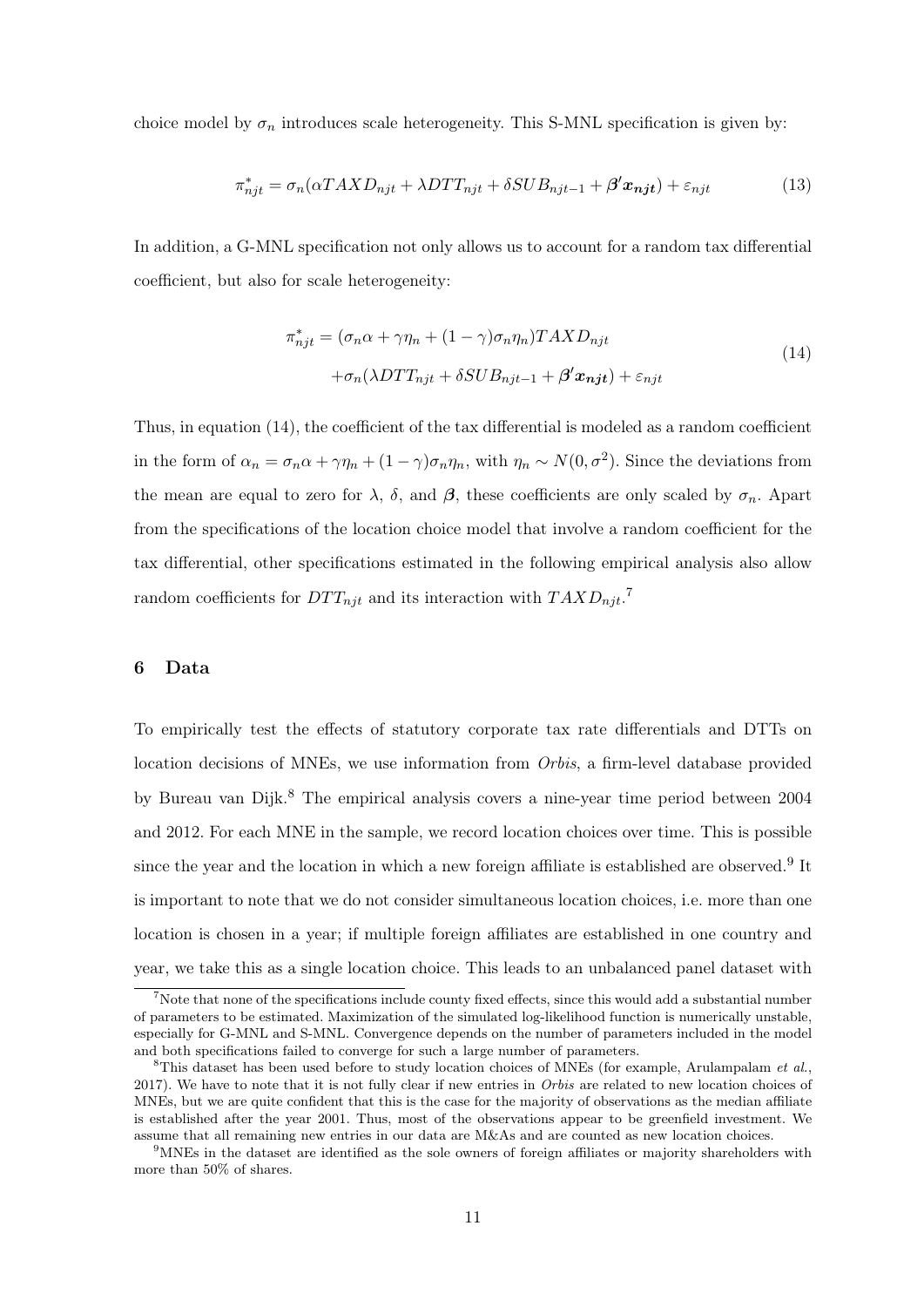MNEs making between one and eight location choices. The choice set in the location choice model consists of all J countries in which MNEs establish new foreign affiliates during the whole period from 2004 to 2012, excluding the respective country of residence of the MNE considered. The binary dependent variable  $y_{njt}$  is equal to one if firm n locates a foreign affiliate in country j in period t, and zero for the other  $J-1$  locations.

During the period under study a total of 4,961 MNEs are observed. These MNEs reside in one of 98 countries and establish their foreign affiliates in 83 locations, leading to an estimation sample of 1,007,383 observations with a total of 13,025 foreign affiliates being established.<sup>10</sup> Out of these 4,961 MNEs, most establish two (2,545 MNEs) or three (1,254 MNEs) foreign affiliates between 2004 and 2012, while only a few establish just one (314 MNEs), seven (24 MNEs) or even eight (10 MNEs). Most foreign affiliates are established in Germany (2,937 entities) and the United Kingdom (1,687 entities). Other European countries like the Netherlands (758 entities), Poland (736 entities), Spain (546 entities), Austria (443 entities), France (388 entities), Luxembourg (374 entities), and Ireland (333 entities) are also important host countries. Nevertheless, emerging markets like Russia (840 entities), China (522 entities), and India (254 entities) attract a substantial number of foreign affiliates as well. Turning to ultimate owner countries, most MNEs are incorporated in the United States (819 entities), followed by the United Kingdom (337 entities), Luxembourg (337 entities), Germany (326 entities), the Netherlands (322 entities), and Switzerland (287 entities). An interesting fact about the dataset is that, in most cases, parent firms are the ones located in tax havens or financial offshore centers and not their foreign affiliates. This becomes important for the interpretation of some of our results.

Location choice is determined by a variety of factors. For each MNE the determinants of location choice are t-specific, where t is the year in which a new foreign affiliate is established. As stated in the previous section,  $T A X D_{njt}$  measures the statutory corporate tax rate differential between country  $j$  and the country of residence of MNE  $n$ . The binary variable  $DTT_{nit}$  captures the effect of a DTT between foreign affiliate location j and the country of residence of MNE  $n$ . This variable is equal to one if there is a signed DTT between a country pair in period  $t$ , and zero otherwise. It is one key advantage of the Orbis dataset that we

 $10$ Due to missing values in some country-level independent variables for certain country-year combinations the estimation sample is smaller than the original sample. Moreover, since there exists no official economic data to construct the location-specific independent variables used in the following empirical analysis for some typical tax haven countries, these countries have to be discarded as possible locations for foreign affiliates.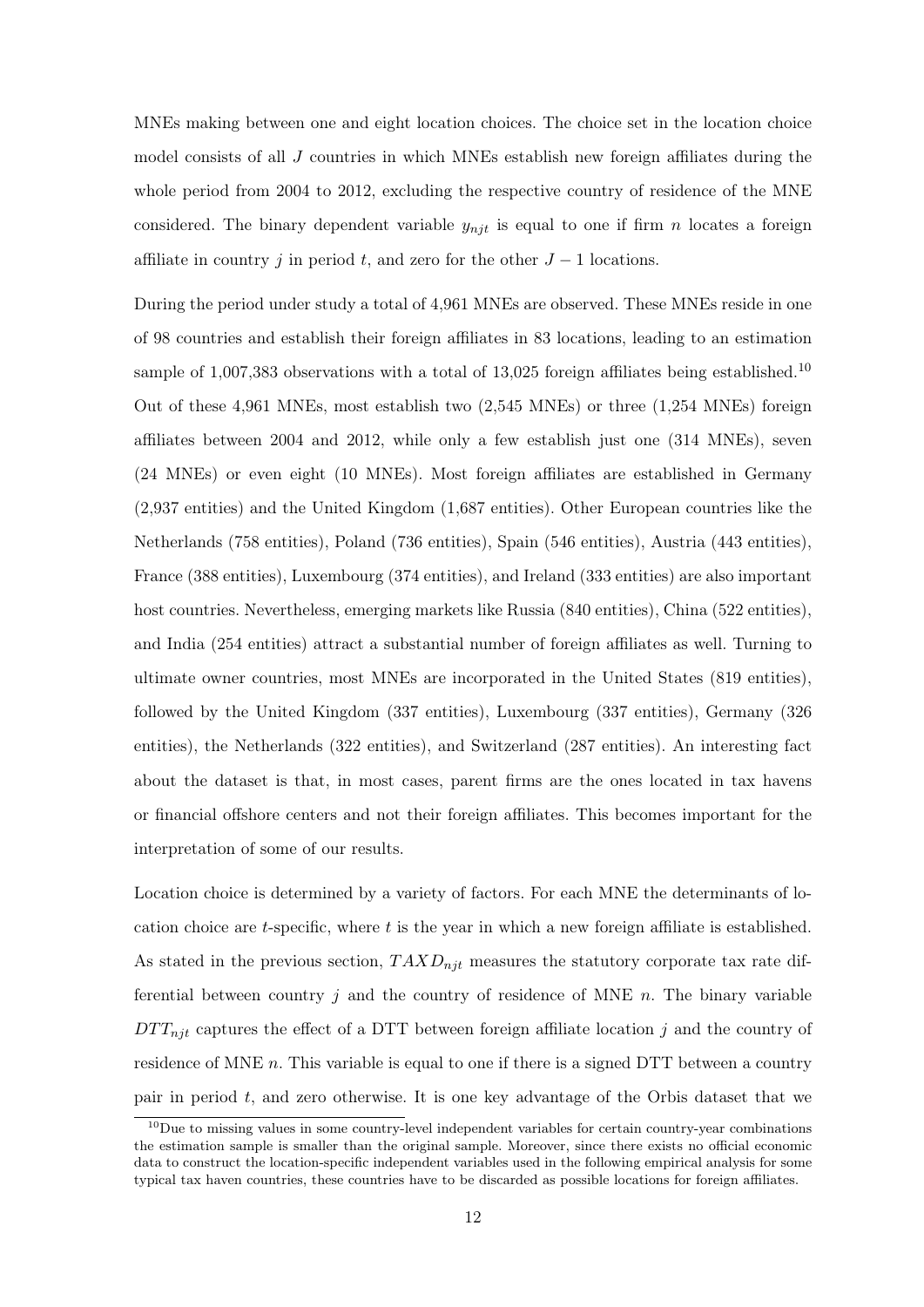observe many  $n-j$ -specific combinations, which is usually not the case in other datasets, to identify the effects of DTTs. Dynamics are introduced in the location choice model through the variable  $SUB_{njt-1}$ . This variable counts the number of foreign affiliates an MNE has in different locations in period  $t - 1$ . One should note that this is different from including a lag in the location choice of MNEs in the analysis. In case of  $SUB_{njt-1}$ , MNEs can have foreign affiliates in multiple countries in the previous period and the variable does not follow a binary pattern. Thus, endogeneity considerations that apply for lagged dependent variables in panel data context are not considered in the following.

Additional country-specific variables are included in the analysis.  $TCR_{jt}$  is a binary variable that is equal to one if country  $j$  imposes a strict thin capitalization rule, and zero otherwise. While the data on TCRs is taken from Merlo *et al.* (2016), we define  $TCR_{jt}$  in the following way.  $TCR_{jt}$  is equal to one only if a country is among the 10% of countries that have implemented the strictest TCRs, given the distribution of safe-haven ratios presented in Merlo *et al.* (2016). The reason for focussing only on the  $10\%$  strictest rules is that, while many countries have TCR law, the actual rules are rather lax in many countries and the jump to the next, less strict TCR is quite substantial. Ceteris paribus, we expect a negative sign for  $TCR_{it}$ . As a proxy for market size and demand conditions in country j, the logarithm of a country's GDP,  $log(GDP)_{jt}$ , is included. This variable is expected to have a positive effect. We further employ the logarithm of the GDP per capita in country j,  $log(GDPC)_{jt}$ . A positive effect of this variable is expected if the foreign affiliate is part of a horizontal FDI strategy, as far as  $log(GDPC)_{jt}$  is positively related to purchasing power. By contrast, a higher GDP per capita might be linked to higher average wages, which would negatively affect the location choice probability if the foreign affiliate is part of a vertical FDI strategy and the MNE produces intermediate goods in low wage countries. GDP growth in country  $j$ is measured by  $GDPGR_{it}$ . This variable captures the general economic attractiveness of a location and is, ceteris paribus, expected to have a positive effect. Since establishing an affiliate in a foreign country entails fixed investment costs, the variable  $COSTBS_{jt}$ , measuring costs of business start-up procedures relative to GNI per capita in country  $j$ , is included in the analysis. Ceteris paribus, higher investment costs are expected to decrease location choice probability. The effect of country  $j$ 's inflation rate on the probability of being chosen as a location is assessed by including the variable  $INFL_{jt}$ . Institutional quality in country j is measured by two variables: a freedom from corruption index  $(CORRUPT_{it})$  and a property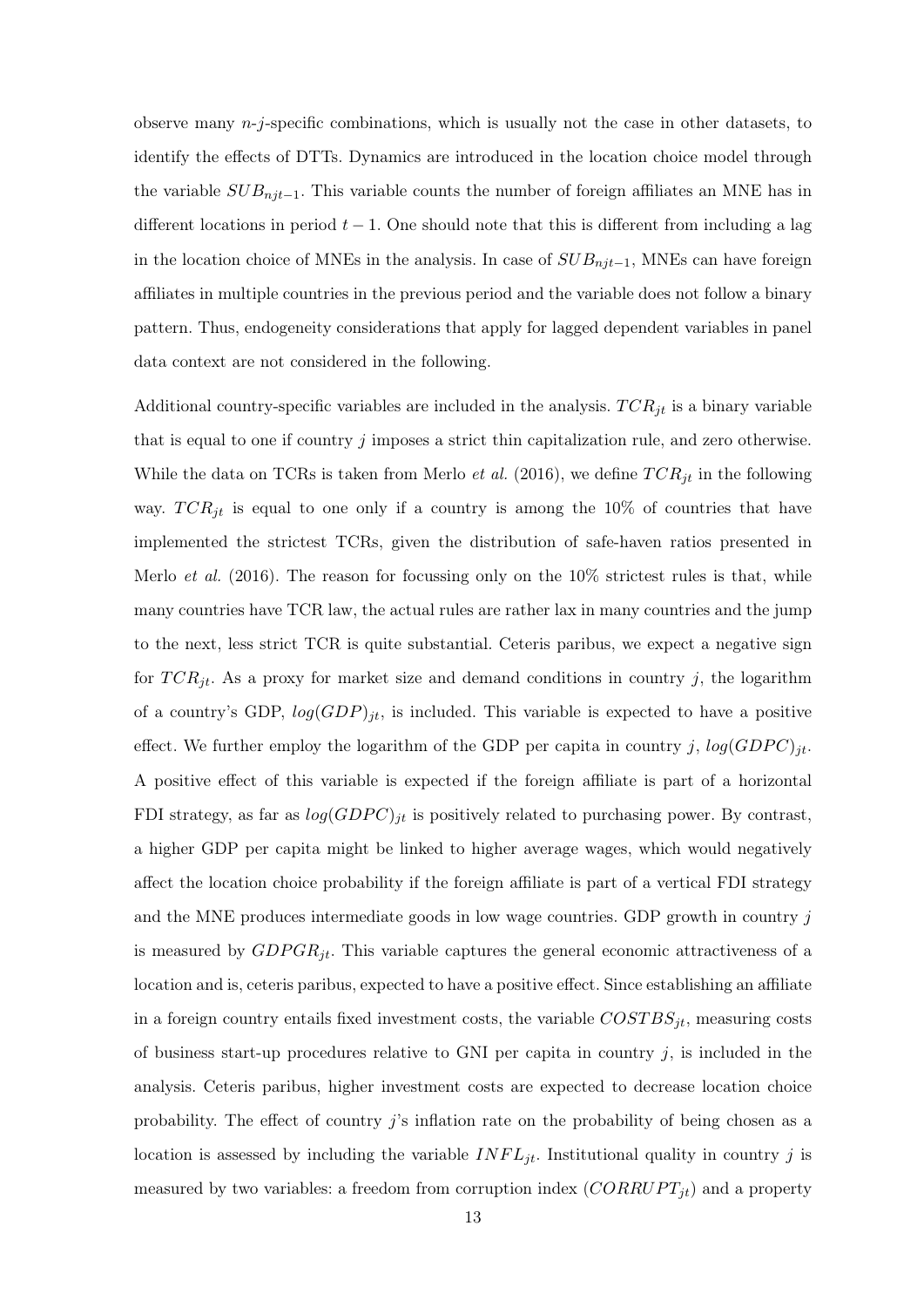rights index  $(PRIGHT_{it})$ . Both indices take on values between 0 and 100, with higher values indicating less corruption or higher standards of property rights, respectively. One would assume that less corruption and higher property rights are favorable characteristics of a potential host country. Thus, a positive sign is expected for both variables. Other variables account for geographical and cultural distance between potential host country and ultimate owner country. These variables do not change over the period under study for any country pair and thus the subscript  $t$  is omitted. The logarithm of the distance (in kilometers) between the most populated cities of potential host country and the ultimate owner country is captured by  $log(DIST)_{nj}$ . The binary variable  $CONTIG_{nj}$  is equal to one if both countries share a common border, and zero otherwise. A smaller geographical distance between potential host country and ultimate owner country is expected to have a positive effect. Cultural distance is captured by  $COLONY_{nj}$ , which is a binary variable that is equal to one in case country  $j$  and the country where the MNE is incorporated share a colonial past, and zero otherwise. Furthermore,  $COMLANG_{nj}$  is a binary variable equal to one if both countries share a common (official) language, and zero otherwise. Table 1 contains definitions and summary statistics for all explanatory variables. For a comprehensive list of data sources, see Table A.1 in the appendix.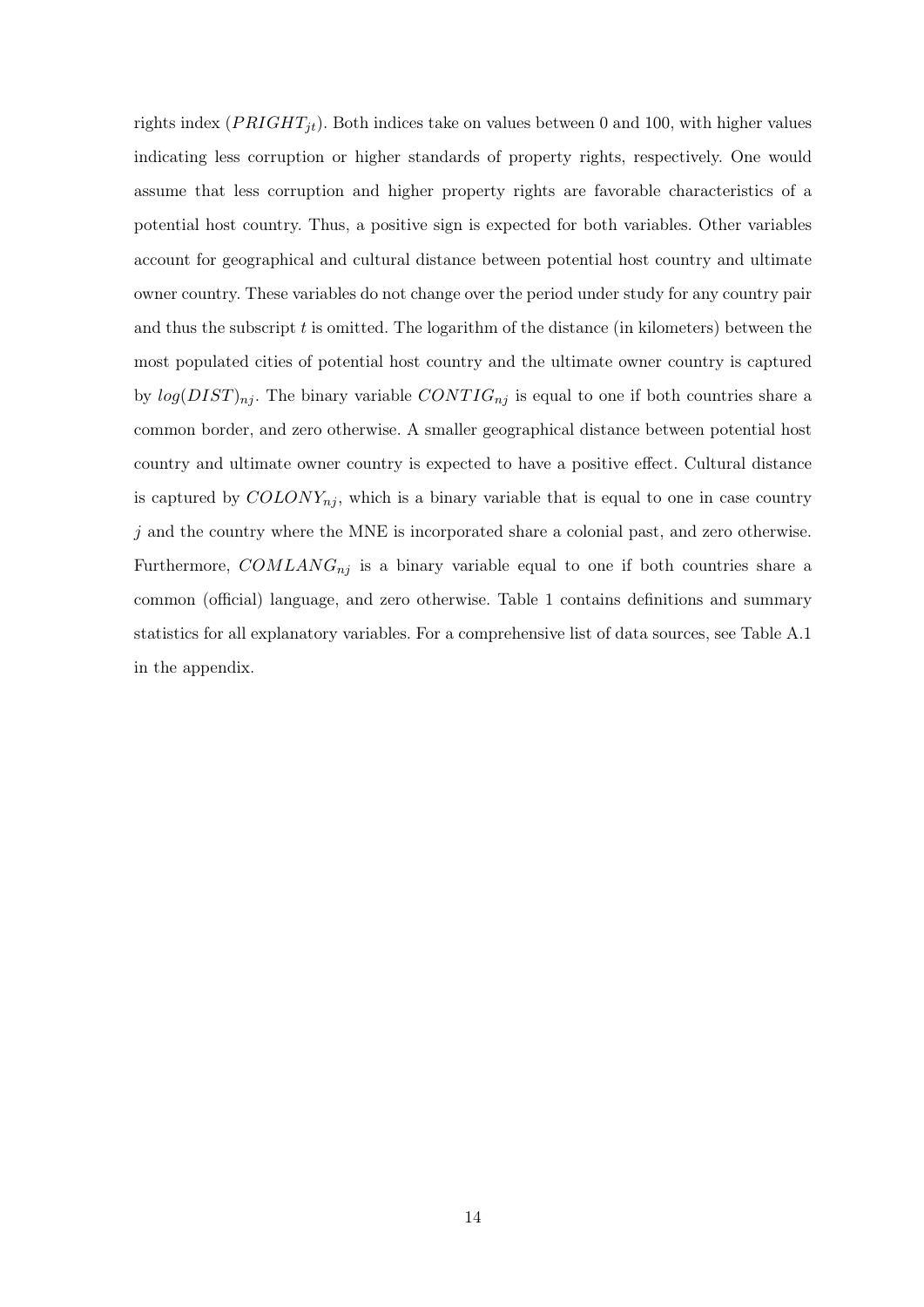| $\vdots$                        |                                                                                                                  |           |           |          |           |
|---------------------------------|------------------------------------------------------------------------------------------------------------------|-----------|-----------|----------|-----------|
| Variable                        | Definition                                                                                                       | Min       | Max       | Mean     | Std. dev. |
| $TAXD_{njt}$                    | Statutory corporate tax rate differential between country j and ultimate owner country                           | $-0.550$  | 0.420     | $-0.030$ | 0.130     |
| $DTT_{njt}$                     | pair (ultimate owner country and host location) has signed a DTT<br>Binary variable indicating whether a country | 0.000     | $1.000\,$ | 0.614    | 0.487     |
| $TAXD\text{-}DTT_{njt}$         | Interaction term of TAXD and DTT                                                                                 | $-0.450$  | 0.400     | $-0.029$ | 0.085     |
| $SUB_{n,jt-1}$                  | Indicator of the number of affiliates MNE $n$ has in country j in $t-1$                                          | 0.000     | 228.000   | 0.047    | 0.684     |
| $TCR_{jt}$                      | Binary variable indicating strict TCR rules in country j (within 10th percentile)                                | 0.000     | $1.000\,$ | 0.095    | 0.293     |
| $log(GDP)_{jt}$                 | (log of) Gross domestic product (GDP) in country $j$                                                             | 22.273    | 30.235    | 25.860   | 1.701     |
| $log(GDPC)_{jt}$                | (log of) Gross domestic product per capita (GDP per capita) in country $j$                                       | 6.932     | 11.212    | 9.474    | 0.922     |
| $GDPGR_{jt}$                    | Gross domestic product growth (GDP growth) in country $j$                                                        | $-17.955$ | 18.869    | 3.614    | 4.109     |
| $COSTBS_{jt}$                   | Cost of business start-up procedures ( $%$ of GNI per capita) in country j                                       | 0.000     | 195.500   | 19.046   | 28.203    |
| $\mathcal{I}\mathcal{NFL}_{jt}$ | Average consumer prices percentage change (inflation) in country $j$                                             | $-4.480$  | 59.220    | 4.824    | 4.857     |
| $CORUPT_{jt}$                   | Freedom of corruption index of country j (scale ranges from 0-100;                                               | 10.000    | 97.000    | 51.134   | 23.683    |
|                                 | higher values indicating less corruption)                                                                        |           |           |          |           |
| $PRIGHT_{jt}$                   | Property rights index of country j (scale ranges from 0-100;                                                     | 0.000     | 95.000    | 57.123   | 24.674    |
|                                 | higher values indicating better property rights)                                                                 |           |           |          |           |
| $log(DIST)_{nj}$                | (log of) Distance in kilometers between the most populated cities of a country pair                              | 4.088     | 9.901     | 8.418    | 1.005     |
| $CONTIG_{nj}$                   | pair shares a common border<br>Binary variable indicating whether a country                                      | 0.000     | $1.000\,$ | 0.033    | 0.179     |
| $COLONY_{nj}$                   | pair ever had a colonial relationship<br>Binary variable indicating whether a country                            | 0.000     | 1.000     | 0.045    | 0.207     |
| $COMLANG_{nj}$                  | pair shares a common (official) language<br>Binary variable indicating whether a country                         | 0.000     | $1.000\,$ | 0.146    | 0.353     |

Table 1: Variable definitions and summary statistics<br>Summary statistics are based on the whole estimation sample, which contains 1,007,383 observations. Country-level characteristics are given for all potential<br>Summary sta Table 1: Variable definitions and summary statistics

Summary statistics are based on the whole estimation sample, which contains 1,007,383 observations. Country-level characteristics are given for all potential host countries from the choice set and are measured in the year a new foreign affiliate is established. Binary measures are given for all country pairs of ultimate

host countries from the choice set and are measured in the year a new foreign affiliate is established. Binary measures are given for all country pairs of ultimate owner country (where MNE n is incorporated) and potential owner country (where MNE *n* is incorporated) and potential host countries  $j = 1, 2, \ldots, J$ . GDP is measured in constant PPP US Dollars, using 2005 as base year.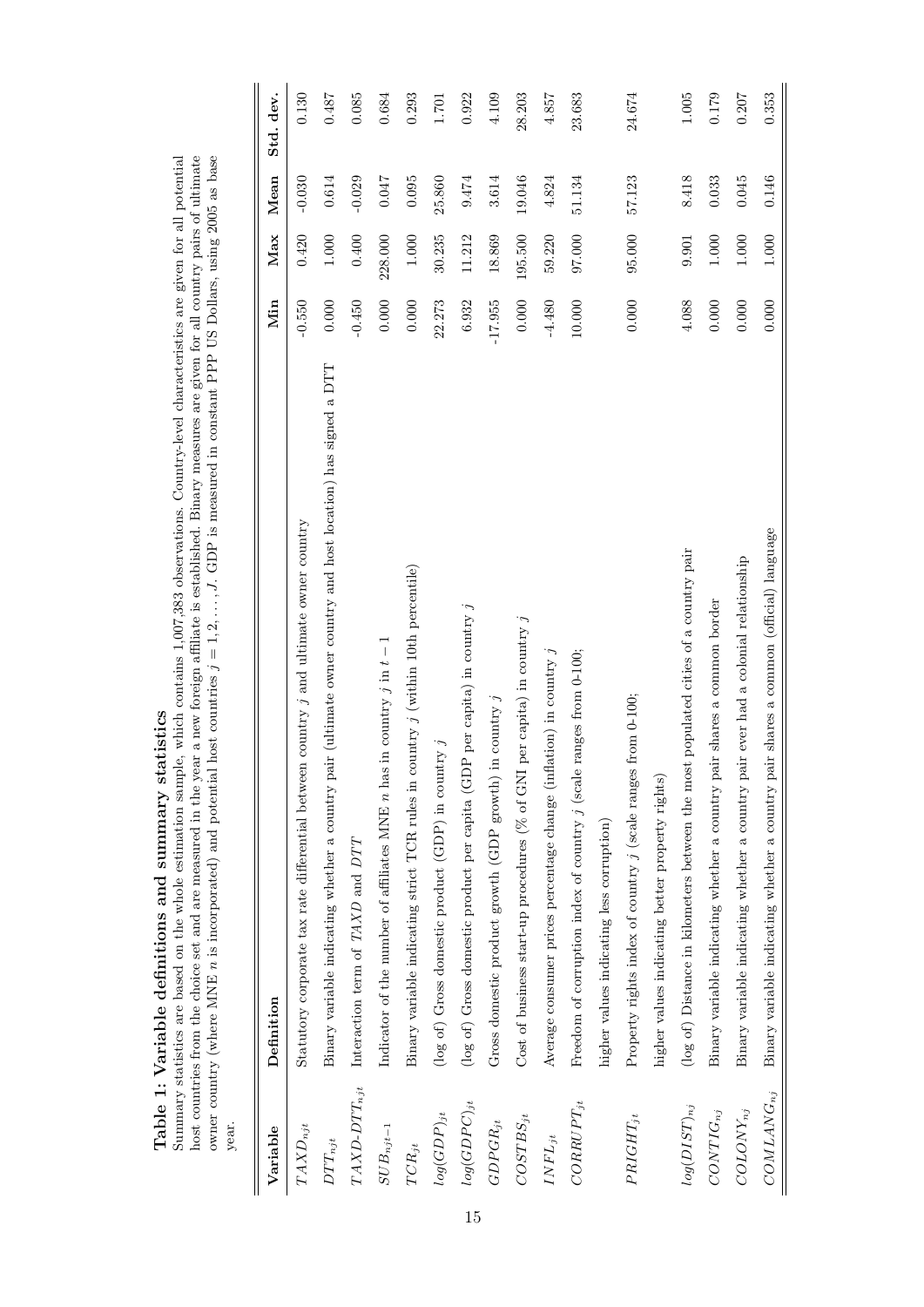#### 7 Basic results

Different specifications of the location choice model are estimated to determine the effects of statutory corporate tax rate differentials and bilateral DTTs on the location choice probability of potential host countries. In Table 2, the estimation of the heterogeneous response to tax rate differentials is of primary interest. Thus, in the MIXL and G-MNL specifications, the coefficient of  $T A X D_{nit}$  is modeled as a random coefficient (following a normal distribution in the case of the MIXL specification).<sup>11</sup> In addition, this analysis serves as a horse race to see which of the three discrete choice models introduced above provides the best fit for the empirical estimation of the location choice model.

The estimated mean of  $TAXD_{nit}$  is negative and statistically significant at the 1%-level across all model specifications: a higher tax at the host location relative to the home location makes a host country less attractive. Furthermore, the estimated standard deviations of  $TAXD_{nit}$ in the MIXL and G-MNL specifications are highly significant, which suggests that there is indeed some heterogeneity in how tax rate differentials affect location choices of MNEs. In the context of MIXL with normally distributed  $T A X D_{n<sub>i</sub> t}$  coefficient, the estimated mean and standard deviation of the coefficient provide information on the share of the population of MNEs that places a negative value on this location attribute. Here, for roughly 64% of MNEs, the impact on their location choice is negative, while for the remaining 36% of MNEs the effect is positive.<sup>12</sup> Given that many MNEs are located in low-tax or tax haven countries, a positive estimate on  $T A X D_{nif}$  may reflect a competitive advantage for these MNEs, compared to MNEs in high-tax countries. The former may simply avoid taxes to a large extent through the shifting of tax base to the ultimate owner location. The coefficients of  $DTT_{nit}$ ,  $SUB_{njt-1}$ , and  $TCR_{jt}$  are also statistically significant at the 1%-level and have the expected signs. Thus, ceteris paribus, a bilateral DTT increases the location choice probability (we will look into this effect in more detail below); a larger number of previous investments in a country also increases the probability to choose a certain location; strict TCRs in a potential host country have a negative effect. The estimated coefficients of the other control variables are largely in line with what is expected and the results can be summarized as follows. First,

<sup>&</sup>lt;sup>11</sup>Note that the previous paper by Griffith *et al.* (2014) has used a random coefficient approach for the tax variable as well.

<sup>&</sup>lt;sup>12</sup>These numbers are calculated the following way:  $100 \cdot \Phi(-\hat{\beta}_i/\hat{s}_i)$ , where  $\Phi$  is the cumulative standard normal distribution and  $\hat{\beta}_j$  and  $\hat{s}_j$  are the estimated mean and standard deviation of the  $j^{th}$  coefficient, respectively.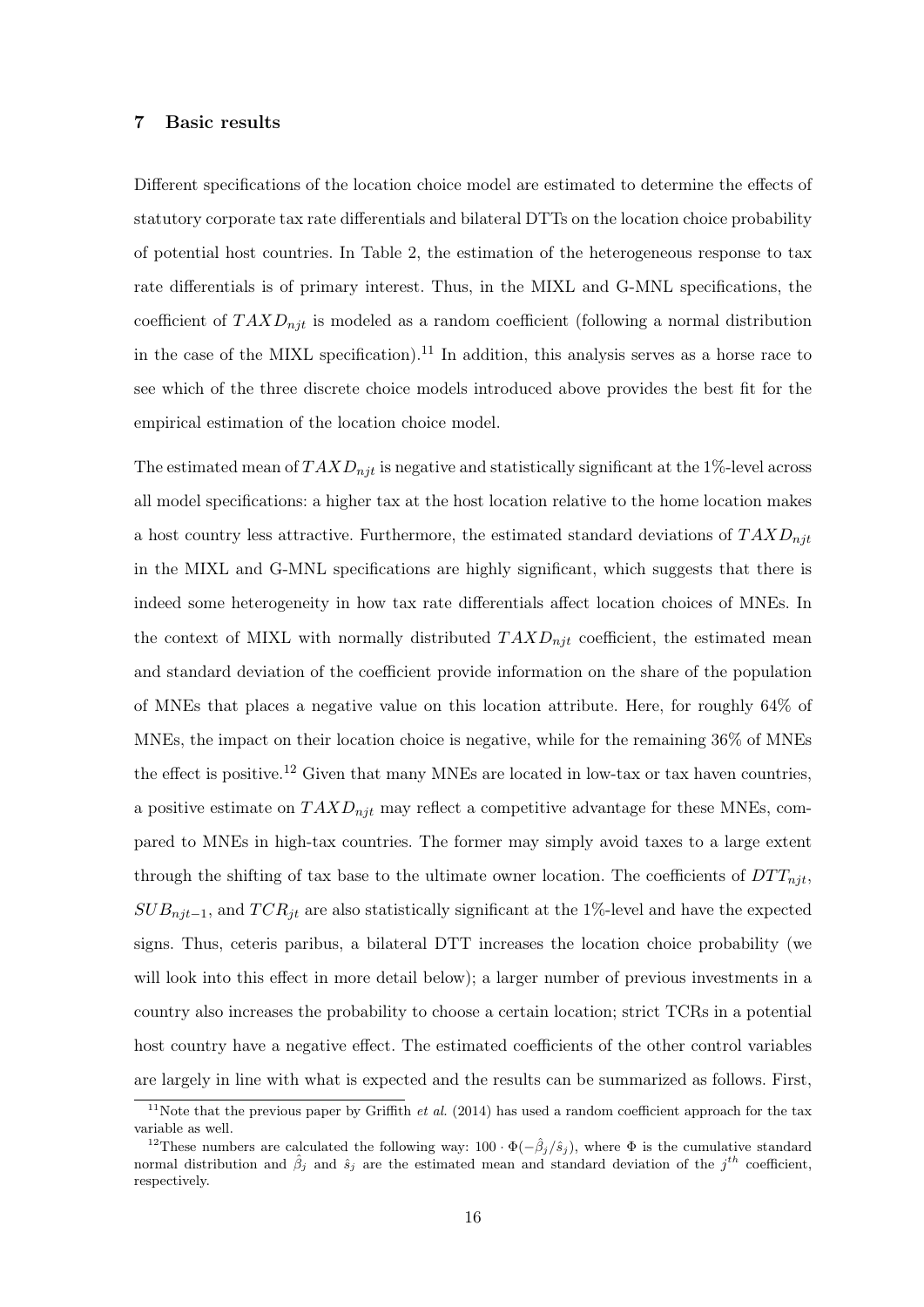a larger market size, favorable demand conditions, and a greater general economic attractiveness, captured by  $log(GDP)_{jt}$  and  $GDPGR_{jt}$ , have a positive effect on the location choice probability. On the other hand, a higher GDP per capita  $(log(GDPC)_{jt})$  has a clear negative effect on the location choice probability. The same is true for higher fixed investment costs  $(COST BS_{jt})$ . A country with a better protection of property rights  $(PRIGHT_{jt})$  is more likely to be chosen as a location for foreign affiliates. The same is the case for countries that are closer in terms of geographical distance  $(log(DIST)_{nj})$  and historic ties  $(COLDNY_{nj})$ .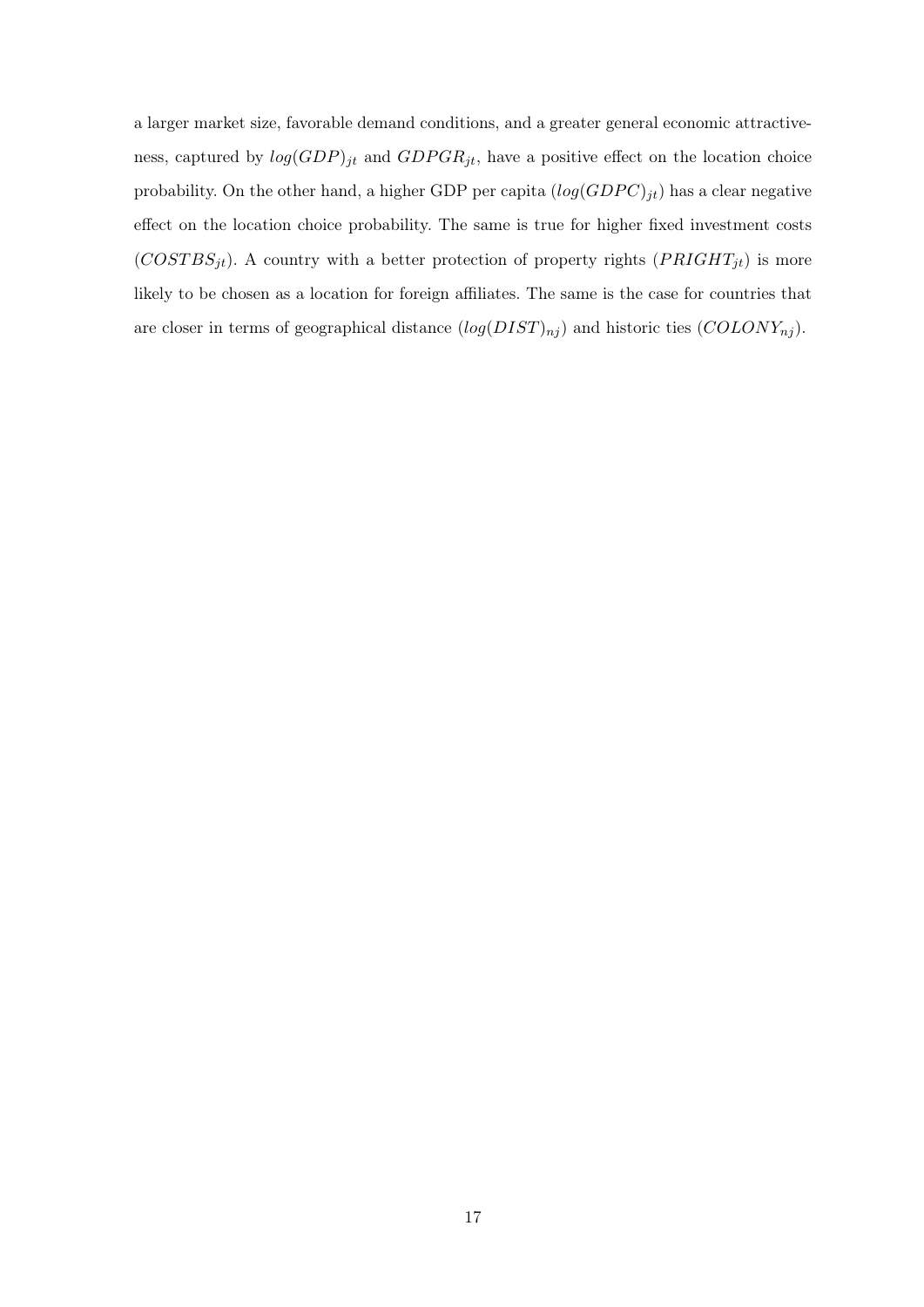#### Table 2: Basic estimation results

Dependent variable is the location choice indicator. Estimation is based on the whole sample of 1,007,383 observations. In MIXL and G-MNL, the coefficient of  $TAXD_{nit}$  is defined as random, other coefficients are fixed. Simulation is based on 500 Halton-draws and robust standard errors are reported.

|                          | (1)                    |             | (2)                    |             | (3)             |           |
|--------------------------|------------------------|-------------|------------------------|-------------|-----------------|-----------|
|                          | <b>MIXL</b>            |             | $S-MNL$                |             | $G-MNL$         |           |
|                          | Estimate               | Std. err.   | Estimate               | Std. err.   | Estimate        | Std. err. |
| $TAXD_{njt}$ (mean)      | $-1.319***$            | $0.251\,$   | $-2.401***$            | 0.312       | $-1.785***$     | 0.344     |
| $TAXD_{njt}$ (std. dev.) | $3.729***$             | 0.320       |                        |             | $2.023***$      | 0.496     |
| $DTT_{njt}$              | $1.072^{\ast\ast\ast}$ | 0.056       | $1.484^{***}\,$        | 0.090       | $1.497***$      | 0.088     |
| $SUB_{njt-1}$            | $0.934***$             | 0.030       | $1.505^{\ast\ast\ast}$ | 0.038       | $1.510***$      | $.039\,$  |
| $TCR_{jt}$               | $-0.165***$            | 0.031       | $-0.276***$            | $\,0.039\,$ | $-0.286***$     | 0.040     |
| $log(GDP)_{jt}$          | $0.544***$             | 0.014       | $0.633***$             | 0.020       | $0.639***$      | 0.020     |
| $log(GDPC)_{it}$         | $-0.110***$            | 0.041       | $-0.099^{\ast}$        | 0.054       | $-0.123**$      | 0.055     |
| $GDPGR_{jt}$             | $0.019^{***}\,$        | $0.005\,$   | $0.017^{\ast\ast}$     | $0.007\,$   | $0.019***$      | 0.007     |
| $COSTBS_{it}$            | $-0.012***$            | $0.001\,$   | $-0.015***$            | 0.002       | $-0.016***$     | 0.002     |
| $INFL_{it}$              | $0.001\,$              | $\,0.003\,$ | $-0.004$               | 0.005       | $-0.002$        | 0.005     |
| $CORRUPT_{it}$           | $-0.001$               | 0.001       | $-0.003$               | 0.002       | $-0.002$        | 0.002     |
| $PRIGHT_{it}$            | $0.015^{***}\,$        | $0.001\,$   | $0.017***$             | 0.002       | $0.016^{***}\,$ | 0.002     |
| $log(DIST)_{ni}$         | $-0.598***$            | 0.015       | $-0.652***$            | 0.017       | $-0.678***$     | 0.018     |
| $CONTIG_{ni}$            | $0.090**$              | 0.043       | 0.046                  | 0.048       | 0.030           | 0.049     |
| $COLONY_{nj}$            | $0.466***$             | 0.038       | $0.464***$             | 0.041       | $0.486***$      | 0.041     |
| $COMLANG_{nj}$           | $0.061*$               | $\,0.036\,$ | $\,0.032\,$            | 0.044       | 0.025           | 0.044     |
| $\tau$                   |                        |             | $0.665***$             | 0.025       | $0.676***$      | 0.025     |
| $\gamma$                 |                        |             |                        |             | $-3.019***$     | 0.998     |
| AIC                      | 71,774.53              |             | 69,043.66              |             | 69,004.86       |           |
| <b>BIC</b>               | 71,963.69              |             | 69,232.83              |             | 69,217.67       |           |

\*  $p < 0.1$ , \*\*  $p < 0.05$ , \*\*\*  $p < 0.01$ 

The positive and highly significant estimates of  $\tau$  for S-MNL and G-MNL indicate the presence of scale heterogeneity, which MIXL fails to capture. Moreover, the Akaike Information Criterion (AIC) and Bayesian Information Criterion (BIC) point to S-MNL and G-MNL as superior models in terms of model fit, with G-MNL providing the best model fit overall. However, the differences of S-MNL and G-MNL in terms of model fit are not large, compared to the improvement these models provide relative to the MIXL specification. The G-MNL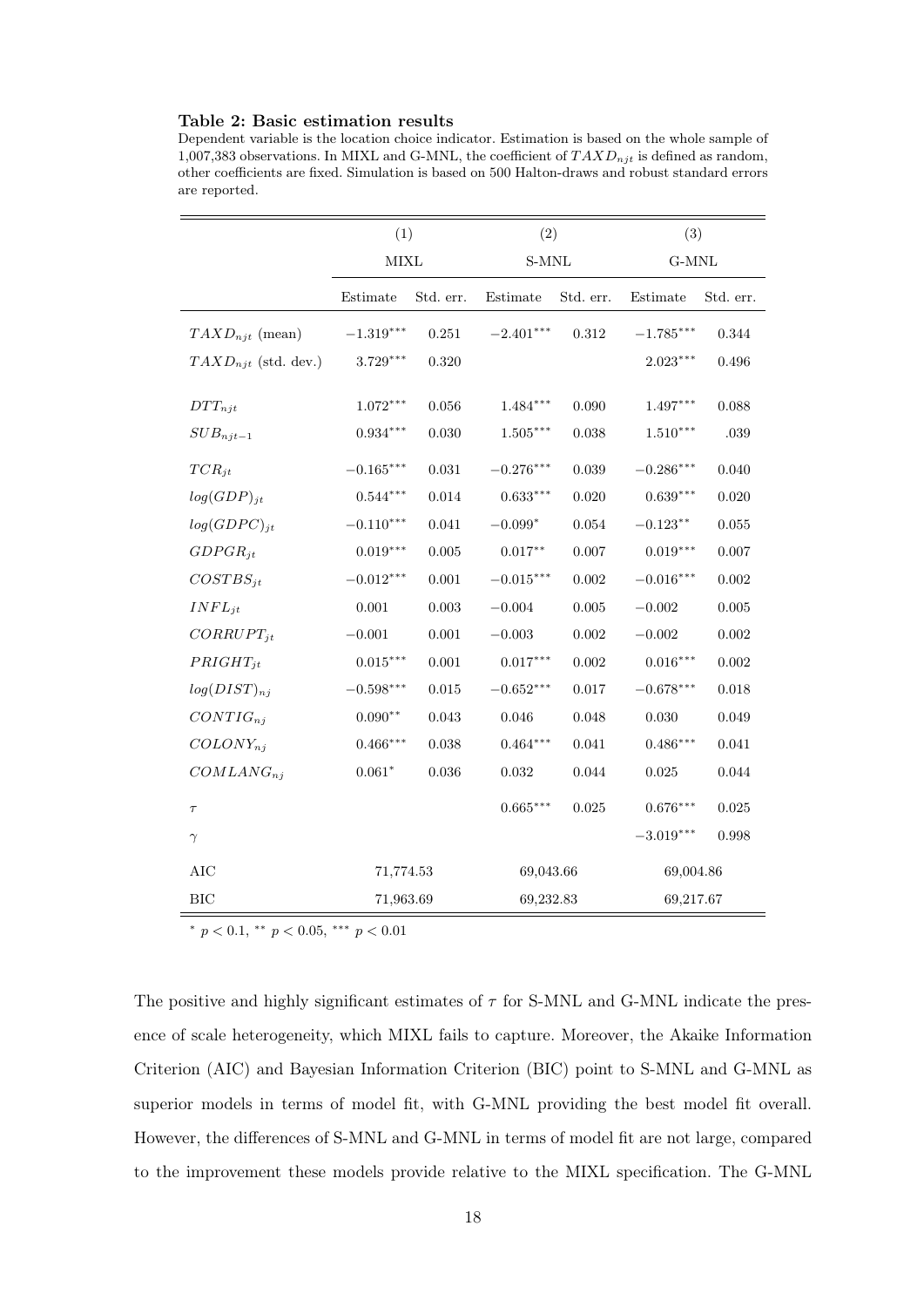specification is not close to either G-MNL-I or G-MNL-II, according to the estimate of  $\gamma$ , which is smaller than zero and highly significant.

Knowing that S-MNL and G-MNL provide a better model fit than MIXL is not all that matters. It is also important to understand which aspects of firm behavior they capture better by examining the distribution of firm-specific heterogeneity with respect to taxes. Adopting an approach closely related to the "approximate Bayesian" approach of Allenby and Rossi (1998), individual-level  $T A X D_n$  coefficients can be calculated using maximum likelihood estimation. Following Revelt and Train (2000), the central concept is a distinction between the distribution of preferences in the population of MNEs, and the distribution of preferences in the sub-population of MNEs that make particular location choices. In a first step, maximum likelihood estimation is used to estimate the distribution of preferences in the population using the data for all sampled MNEs. Then, the distribution of preferences of each sampled MNE is derived, conditional on the observed data for that MNE and the estimated population distribution of preferences. Intuitively, individual-level tax coefficients can be thought of as estimating the conditional mean of the coefficient distribution for the sub-group of MNEs facing the same location alternatives and making the same choices. Figure 2 plots the distributions of the individual-level (or firm-level)  $TAXD_n$  coefficients.

We can see that the distribution of MIXL individual-level coefficients has a shape closely resembling a normal distribution. Allenby and Rossi (1998) note that MIXL with normally distributed coefficients has the tendency to draw in outliers, which is why the model has difficulties to capture "extreme" cases of MNEs placing great weight on tax rates. By contrast, the distributions of individual-level tax coefficients of S-MNL and G-MNL depart substantially from normality. They generate a mass of firms in the left tail that care intensely about tax differentials in location choices. These results shed more light on behavioral aspects of MNEs' location choices. While higher differentials have a negative effect on the location choice probability for most MNEs, there seem to be MNEs that place an exceptionally great weight on corporate tax incentives and thus are more likely to choose locations with very low statutory corporate tax rates (i.e., low or negative tax rate differentials between potential host and ultimate owner countries). Some of these MNEs might engage in tax avoidance strategies that make use of tax differentials between the high-tax country, where the MNE is incorporated, and the low-tax countries, where the foreign affiliates are established. S-MNL and G-MNL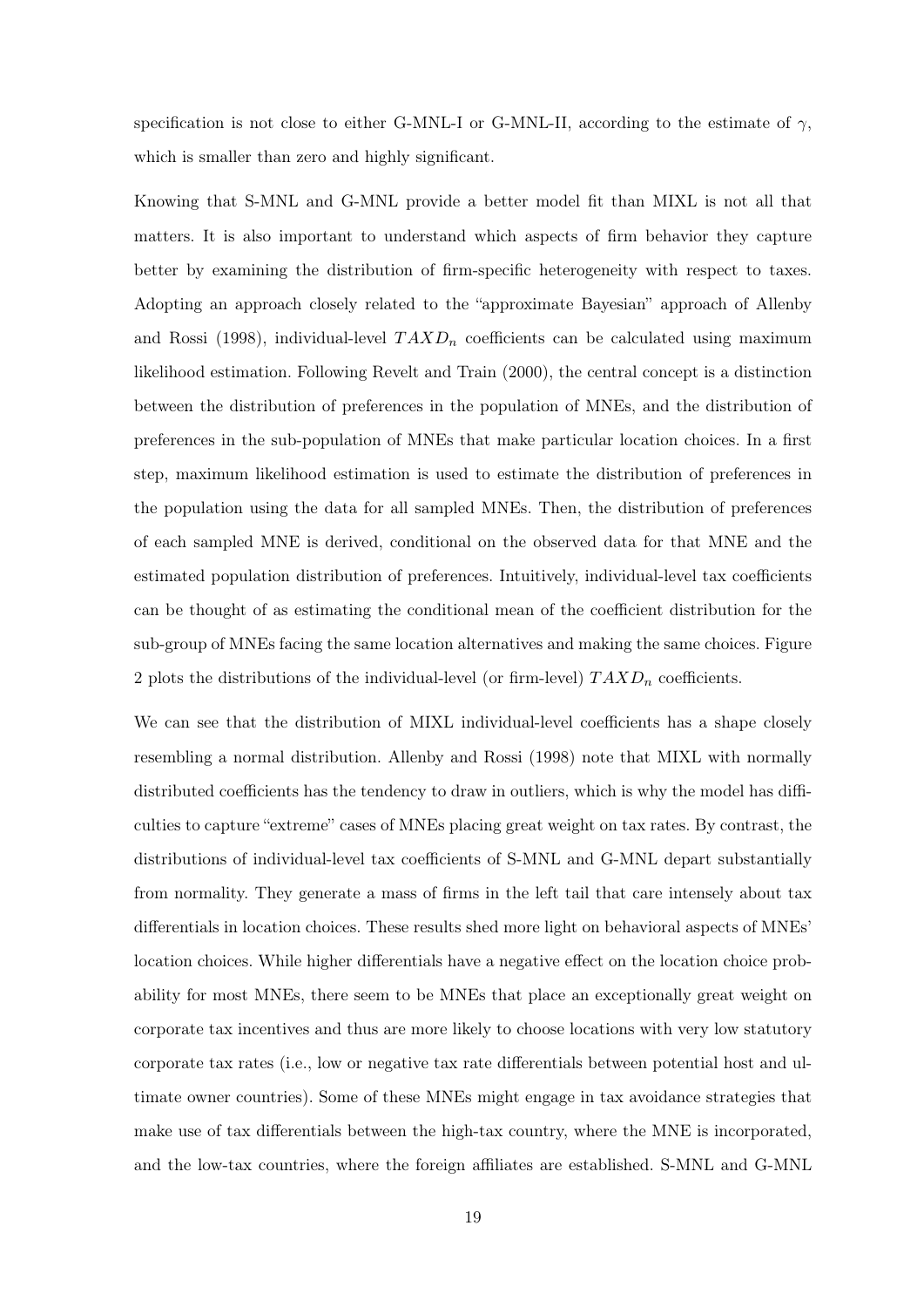are able to capture these behavioral aspects in location choices of MNEs, which cannot be modeled within the MIXL framework. Nonetheless, the interpretation of individual-level tax coefficients is certainly limited in this paper, as the panel dataset is highly unbalanced with MNEs facing a fixed choice set of countries and with the time dimension  $T$  being relatively low for most firms, which negatively affects the properties of the estimated conditional means (for a detailed technical discussion, see Revelt and Train, 2000; Train, 2009).

#### Figure 2: Individual-level  $T A X D_n$  coefficients





Based on the preferred G-MNL specification in Table 2, we further investigate the effect of DTTs on the location choice probability. Since most MNEs in our sample are incorporated in the US, we focus on US firms and four potential host countries: Germany and the United Kingdom (the locations chosen most often in our dataset), as well as Russia and China (Non-European locations chosen most often in our dataset). Table 3 depicts the average location choice probabilities for US firms when considering these four host countries and the two cases where  $DTT_{njt}$  is either set equal to 0 or 1 for all t. As expected from the results of Table 2, a DTT leads to an increase in the average location choice probability for all four potential host countries, where the increase is largest for the United Kingdom (8.718%) and smallest for Russia (1.019%).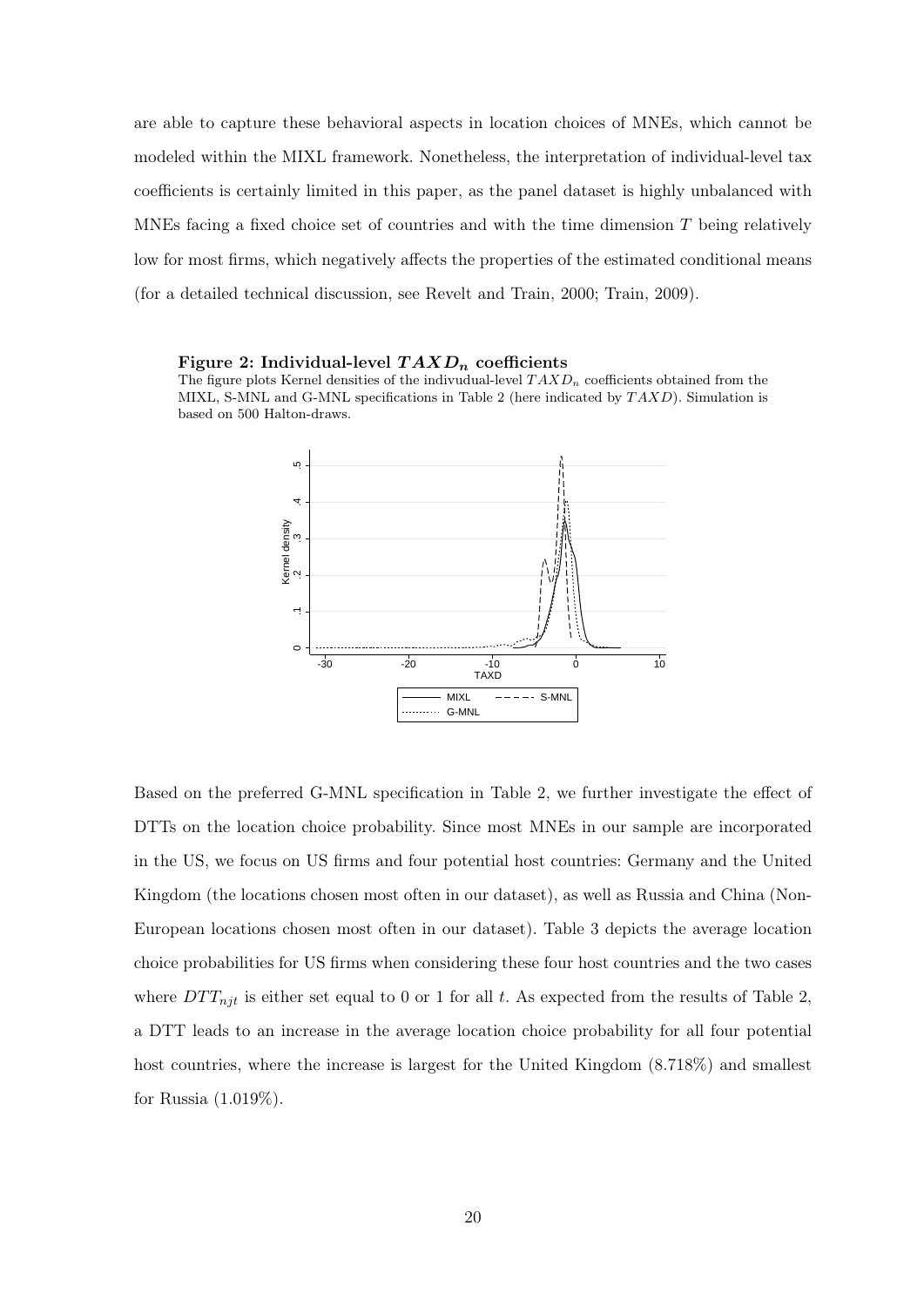Table 3: Effect of DTTs on the location choice probability for US firms The table reports average location choice probabilities (in percent) for the potential host countries China, Germany, the United Kingdom, and Russia. The ultimate owner country corresponds to the US. Two scenarios are illustrated: an existing DTT ( $DTT = 1$ ) between potential host country and ultimate owner country as well as the absence of such a bilateral DTT  $(DTT = 0)$ . Calculations are based on specification (3) in Table 2 and 500 Halton-draws.

|         | Potential host country |                |        |       |  |  |
|---------|------------------------|----------------|--------|-------|--|--|
|         | Germany                | United Kingdom | Russia | China |  |  |
| $DTT=0$ | 7.351                  | 12.627         | 0.862  | 0.885 |  |  |
| $DTT=1$ | 13.908                 | 21.345         | 1.881  | 2.567 |  |  |

We can use the estimates presented in Table 3 as well as the Orbis data to learn about the implications of a DTT in terms of number of employees (given the location choice sensitivity of firms). Of course, what we can provide here are only rough approximations of long-run employment effects using the predictions from our model. For the calculation, we first take the number of US-held affiliates that newly enter our dataset between 2006 and 2012 (denote this number by  $NA$ ). We require the new affiliates to stay in the dataset until 2012, i.e. those entities that exit the market within this time span are not taken into account. NA is 860 (Germany), 1,154 (Great Britain), 179 (Russia), and 199 (China). We then multiply this number by the median number of employees of these new affiliates  $(ME)$  and by the change in base probability associated with concluding a DTT ( $\Delta \widehat{BP}$ ) from Table 3. Table 4 provides the results of our quantification, including the total effect of a DTT on the number of employees  $(\widehat{E})$ . The latter is calculated as  $\widehat{E} = NA \cdot ME \cdot \widehat{\Delta BP}$  (see last column in Table 4). Note that the estimates should be interpreted as long-run effects, which materialize over one or two decades. Anyway, they seem to be quite substantial: thousands of jobs at US MNEs hinge on whether a bilateral DTT is in place or not.

The table reports employment effects, given the estimated effect of a DTT in Table 3, for the potential host countries China, Germany, the United Kingdom, and Russia. The ultimate owner country corresponds to the US.

Table 4: Quantification of employment effects in host countries

|                | N A   | МE    | $\triangle BP$ | Ê      |
|----------------|-------|-------|----------------|--------|
| Germany        | 860   | 112.0 | 0.06557        | 6,316  |
| United Kingdom | 1,154 | 101.0 | 0.08718        | 10,161 |
| <b>Russia</b>  | 179   | 141.5 | 0.01019        | 258    |
| China.         | 199   | 270.0 | 0.01682        | 904    |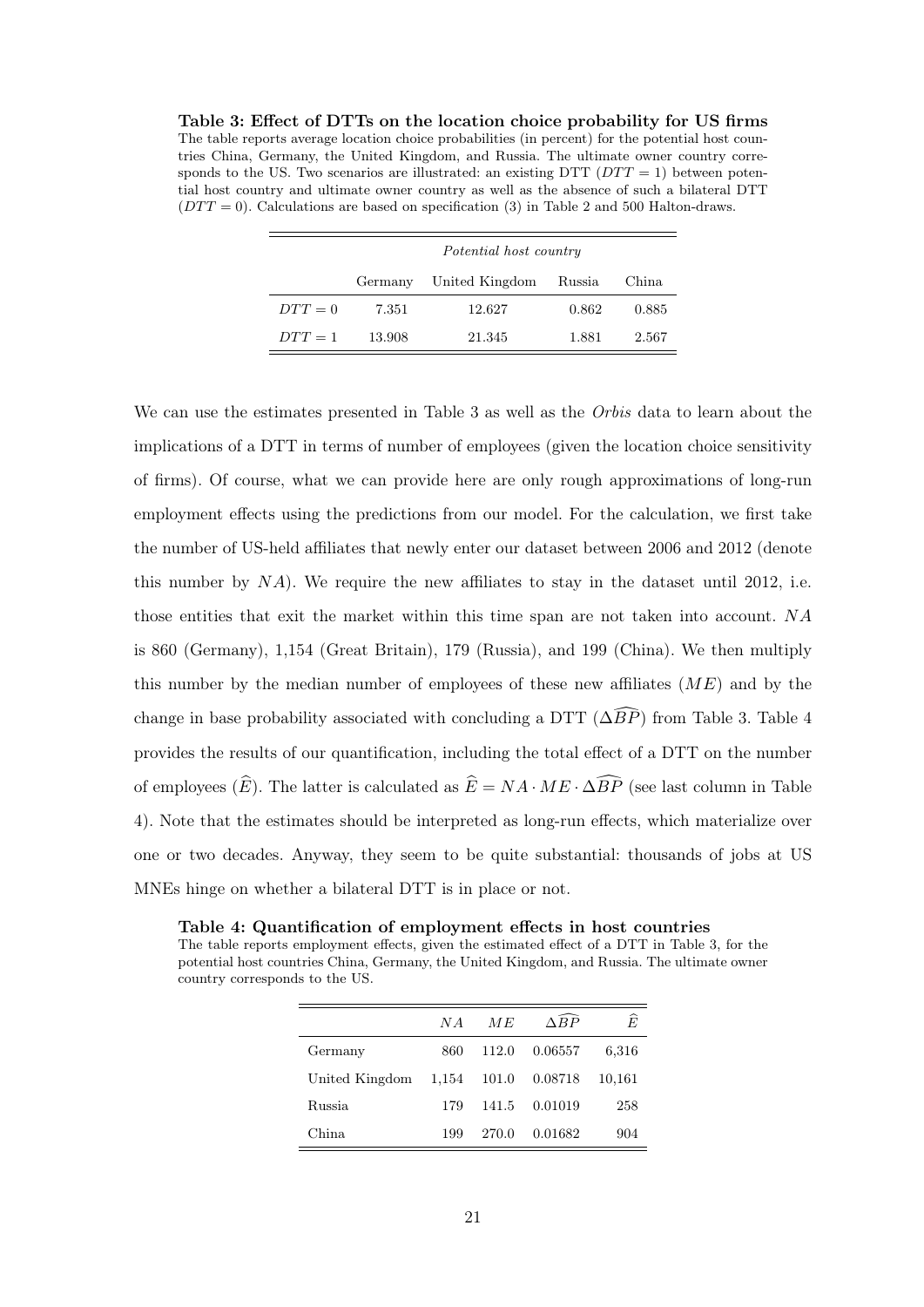We additionally estimate MIXL and G-MNL specifications with random  $DTT_{nji}$  coefficient, again following a normal distribution in the case of MIXL. The justification for specifying  $DTT_{nit}$  as random may be based on the same arguments as in the case of  $TAXD_{nit}$ . Results are presented in Table 5. As before, the mean coefficient of  $DTT_{njt}$  is positive and statistically significant at the 1%-level. Moreover, there seems to be unobserved heterogeneity across firms not only with respect to taxes, but also regarding DTTs, since the estimated standard deviation of the  $DTT_{njt}$  coefficient is also highly statistically significant.<sup>13</sup> Based on the MIXL specification, only 3% of MNEs prefer no bilateral DTT between host and ultimate owner country when choosing a location, which clearly confirms Hypothesis 1 that DTTs have a positive impact on the probability to choose a foreign location for most firms.

Again, based on AIC and BIC, the G-MNL specification provides the best model fit and there is empirical evidence for scale heterogeneity. However, the statistically highly significant estimate of  $\gamma$  is now markedly smaller in size than in the basic G-MNL specification presented in Table 2. Still, the estimated model is not close to either the G-MNL-I or G-MNL-II representation. Overall, we find evidence for tax-response heterogeneity of MNEs, which is consistent across all model specifications. The effect of DTTs on MNEs' location choices also seems to be heterogeneous but mostly positive. The models incorporating scale heterogeneity perform better than a MIXl model, which only allows for random coefficients.

<sup>&</sup>lt;sup>13</sup>We also estimated a specification where the coefficient of  $DTT_{njt}$  follows a log-normal distribution to impose a sign restriction, i.e. restricting the effect of DTTs to be positive. However, the estimated standard deviation of the coefficient is not statistically significant in this specification, while it is when not imposing the sign restriction. To allow for both positive and negative effects of DTTs on location choice probabilities, we assume the coefficient of  $DTT_{nit}$  to follow a normal distribution.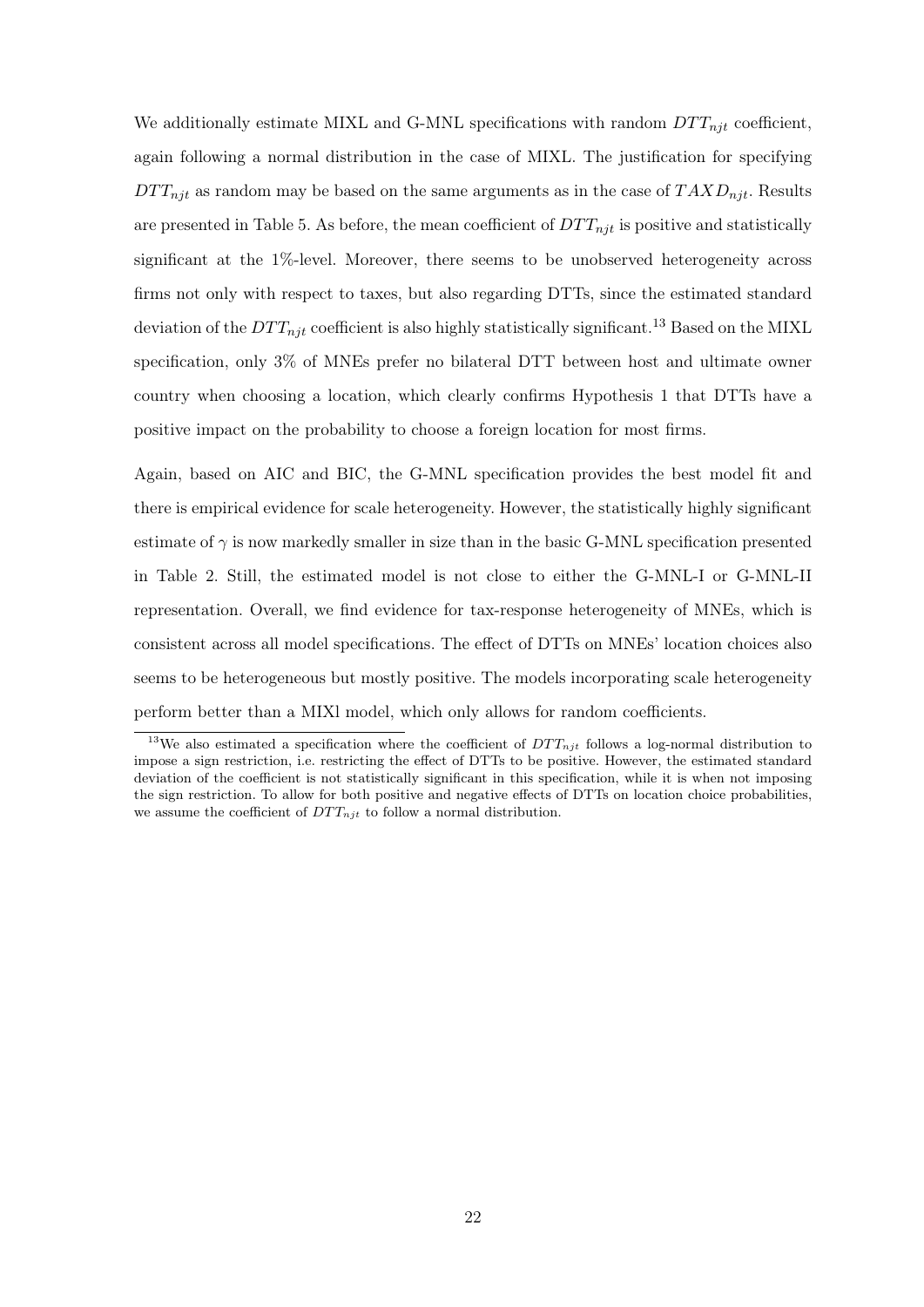|                          | (1)                |           | (2)                     |           |  |
|--------------------------|--------------------|-----------|-------------------------|-----------|--|
|                          | <b>MIXL</b>        |           | G-MNL                   |           |  |
|                          | Estimate           | Std. err. | Estimate                | Std. err. |  |
| $TAXD_{njt}$ (mean)      | $-1.321***$        | 0.251     | $-1.739***$             | 0.349     |  |
| $TAND_{nit}$ (std. dev.) | $3.732***$         | 0.321     | $3.137***$              | 0.309     |  |
| $DTT_{njt}$ (mean)       | $1.224***$         | 0.100     | $2.030***$              | 0.171     |  |
| $DTT_{njt}$ (std. dev.)  | $0.627***$         | 0.198     | $1.039***$              | 0.166     |  |
| $SUB_{njt-1}$            | $0.933***$         | 0.030     | $1.523***$              | 0.040     |  |
| $TCR_{it}$               | $-0.165***$        | 0.031     | $-0.267^{\ast\ast\ast}$ | 0.040     |  |
| $log(GDP)_{jt}$          | $0.544***$         | 0.014     | $0.632***$              | 0.020     |  |
| $log(GDPC)_{jt}$         | $-0.109***$        | 0.041     | $-0.126***$             | 0.055     |  |
| $GDPGR_{it}$             | $0.019***$         | 0.005     | $0.019***$              | 0.007     |  |
| $COSTBS_{it}$            | $-0.012***$        | 0.001     | $-0.015***$             | 0.002     |  |
| $INFL_{it}$              | 0.001              | 0.003     | $-0.004$                | 0.005     |  |
| $CORRUPT_{jt}$           | $-0.001$           | 0.001     | $-0.001$                | 0.002     |  |
| $PRIGHT_{it}$            | $0.015^{***}\,$    | 0.001     | $0.016***$              | 0.002     |  |
| $log(DIST)_{nj}$         | $-0.599***$        | 0.015     | $-0.673***$             | 0.018     |  |
| $CONTIG_{ni}$            | $0.089^{\ast\ast}$ | 0.043     | 0.039                   | 0.049     |  |
| $COLONY_{ni}$            | $0.465***$         | 0.038     | $0.478***$              | 0.042     |  |
| $COMLANG_{ni}$           | $0.060*$           | 0.036     | 0.023                   | 0.044     |  |
| $\tau$                   |                    |           | $0.686***$              | 0.026     |  |
| $\gamma$                 |                    |           | $-0.913***$             | 0.126     |  |
| AIC                      | 71,771.80          |           | 68,972.79               |           |  |
| <b>BIC</b>               | 71,972.79          |           | 69,197.42               |           |  |

Table 5: Estimation results with random  $DTT$  coefficient

Dependent variable is the location choice indicator. Estimation is based on the whole sample of 1,007,383 observations. The coefficients of  $TAXD_{njt}$  and  $DTT_{njt}$  are defined as random, other coefficients are fixed. Simulation is based on 500 Halton-draws and robust standard errors are reported.

\*  $p < 0.1$ , \*\*  $p < 0.05$ , \*\*\*  $p < 0.01$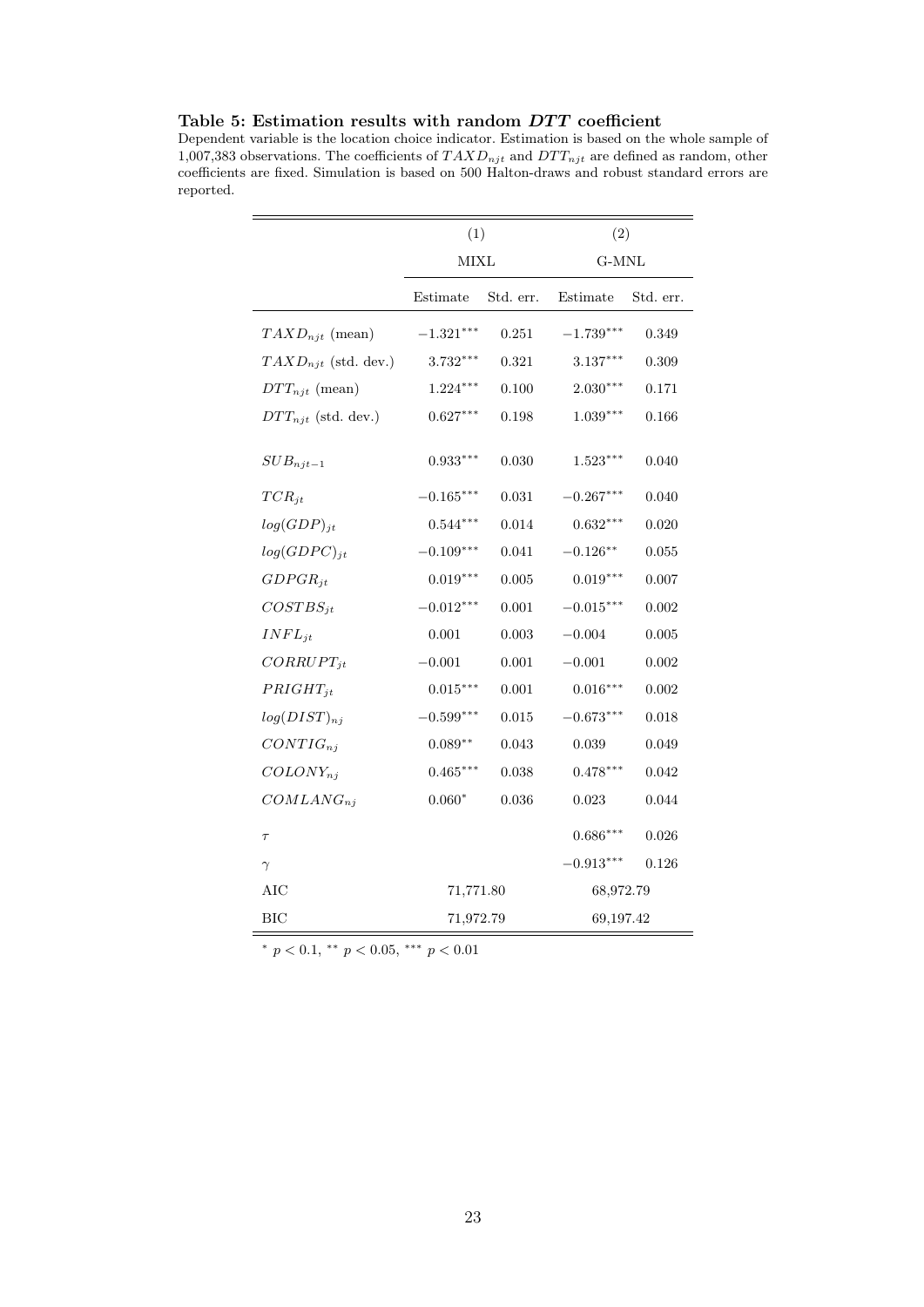#### 7.1 Postestimation statistics

Table 6 displays mean values of firm characteristics, where we distinguish broadly between two types of variables. The variables  $MTOAS_n$ ,  $MTURN_n$ ,  $MTIAS_n$ , and  $MEBTA_n$  are measures of affiliate characteristics and correspond to averages over all affiliates that belong to MNE n. The variables  $NLOC_n$ ,  $NIND_n$ , and  $NAFF_n$  present count variables on what we might call firm scope.

Let us be more precise.  $MTOAS_n$  measures the average of the total assets over all affiliates that belong to MNE n;  $MTURN_n$  measures the average of the sales over all affiliates that belong to firm n;  $MTIAS_n$  measures the average of the intangible assets; and  $MEBTA_n$ measures the average of the earnings before taxes.<sup>14</sup> The variables  $NLOC_n$  and  $NIND_n$ report the number of locations  $(NLOC_n)$  and industries  $(NIND_n)$  an MNE is operating in;  $NAFF_n$  is the number of affiliates per MNE n.

Each row in Table 6 reports the mean of a given firm characteristic by percentile of the estimated individual-level parameter on  $T A X D_n$  (taken from specification (3) in Table 2). The column denoted by (1) includes the average of the respective firm characteristic if the estimate on  $T A X D_n$  lies in the first percentile of the parameter distribution (i.e., the estimated individual-level coefficient has a large negative value). Following this logic, the column denoted by (25) reports observations in the 1-to-25-percentile range.

The statistics suggest the following. It appears that firms become larger in size the less taxresponsive they are, i.e. the less negative the estimate on  $TAXD_n$ . For the variable  $MTOAS_n$ , we see that the average size roughly doubles when comparing columns (1) to (25), (50) to (75), and (75) to (99). Only the upper 1% of firms are smaller when taking  $MTOAS_n$  to measure size. The pattern is not that clear when we consider  $MTURN_n$  and  $MEBTA_n$ . However, the latter variable, earnings before taxes, remains relatively stable across the distribution. Interesting are the findings for the intangible assets  $MTIAS_n$ : on average, firms that do not negatively respond to taxes have a larger amount of intangible assets. This is consistent with a large literature suggesting that (i) intangible assets allow MNEs to avoid taxes (e.g., Dischinger and Riedel, 2011); (ii) preferential tax treatment for intangible assets applies (e.g., Evers et al., 2015).

 $14$ Note that all variables are measured in million US dollars and we exploit the whole time span available in our data to calculate the mean.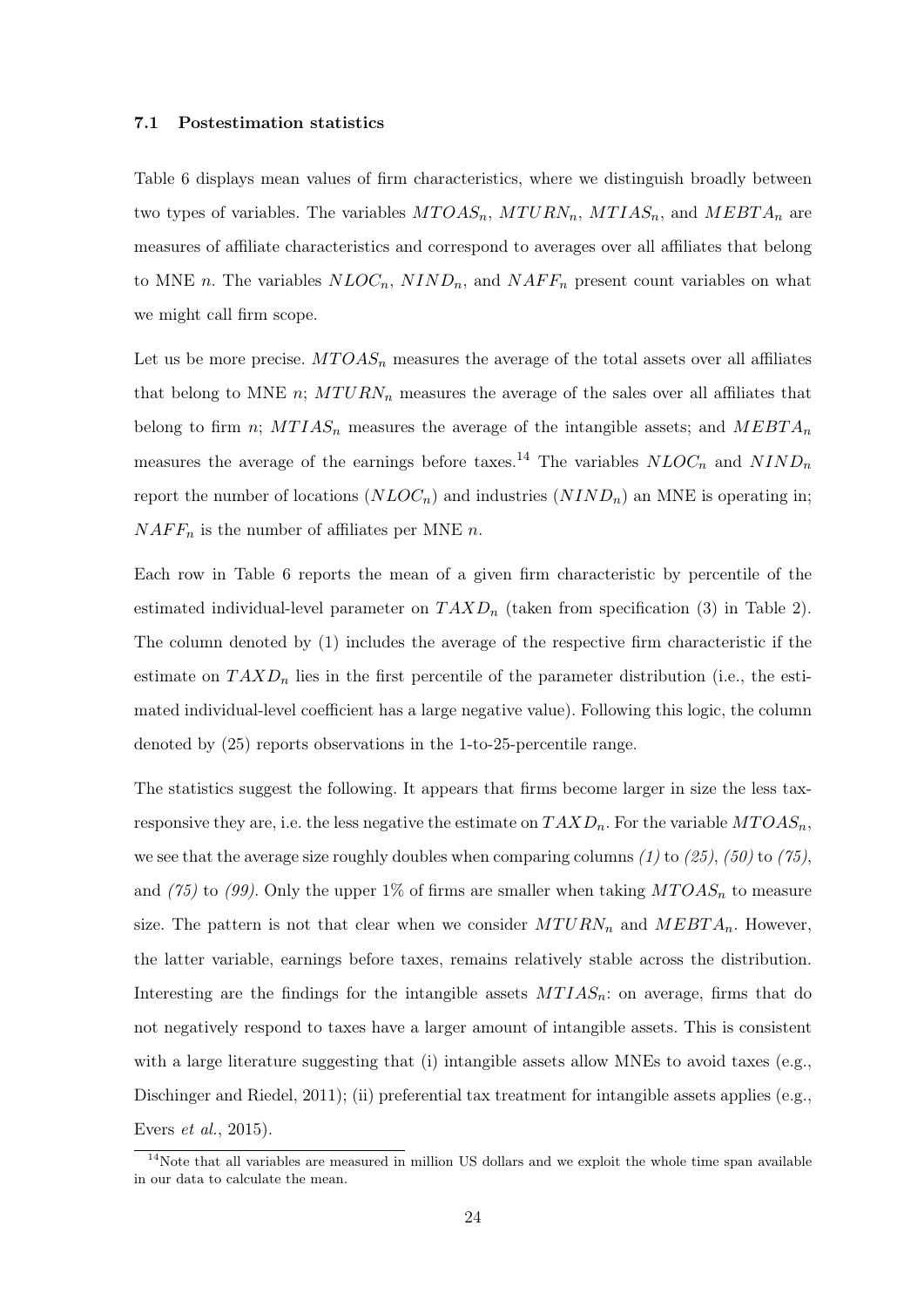The last three lines show that non-responding MNEs are, on average, more global and more diversified – as they are active in more countries and industries. This can be seen from the higher values of  $NLOC_n$  and  $NIND_n$ . The interpretation of the three count variables is straightforward. For example,  $NLOC_n = 7.2$ , as in column (75), means that the average MNE is active in about 7 host countries. Furthermore, the average number of affiliates  $NAFF_n$  of the most responsive firms is about half the one of the unresponsive ones.

The findings in Table 6 support the following conclusions. The tax-responsiveness of firms is strongly correlated with firm characteristics measuring firm size and firm scope. This is consistent with the notion that large MNEs, whose operations span across many industries and countries, are more able to avoid taxes – and therefore do not respond to statutory tax measures (see, for example, Desai et al., 2006). Note that we should interpret the numbers for the very responsive firms (99-to-100-percentile range) cautiously for several reasons. One reason is that the number of observations on which the statistics are based is quite small.<sup>15</sup> Another reason is that it can well be that the MNEs with unusually strong positive responses differ from other MNEs. Size is naturally only a proxy for the *effective tax burden* (see above), which we argue ultimately determines a firm's tax-responsiveness (see also next section).

Table 6: Heterogenous tax-responses and firm characteristics The table reports postestimation statistics on a number of firm characteristics along the distribution of tax parameters. The mean values for  $MTOAS_n$ ,  $MTURN_n$ ,  $MTIAS_n$ , and  $MEBTA_n$ are defined in million US dollars.  $NLOC_n$ ,  $NIND_n$ , and  $NAFF_n$  present count variables. The estimated individual-level parameters are taken from specification (3) in Table 2.

|                   | Percentile of heterogenous tax parameter |         |         |         |         |        |
|-------------------|------------------------------------------|---------|---------|---------|---------|--------|
|                   | (1)                                      | (25)    | (50)    | (75)    | (99)    | (100)  |
|                   | Mean                                     | Mean    | Mean    | Mean    | Mean    | Mean   |
| $MTOAS_n$         | 69.897                                   | 140.226 | 147.276 | 227.456 | 301.230 | 72.305 |
| $MTURN_n$         | 28.392                                   | 94.941  | 153.353 | 142.762 | 102.505 | 48.283 |
| $MTIAS_n$         | 1.339                                    | 3.857   | 3.828   | 5.828   | 7.717   | 9.632  |
| $MEBTA_n$         | 0.098                                    | 0.112   | 0.137   | 0.124   | 0.135   | 0.115  |
| $NLOC_n$          | 2.074                                    | 3.303   | 5.406   | 7.239   | 7.307   | 4.423  |
| NIND <sub>n</sub> | 6.037                                    | 6.580   | 8.723   | 10.432  | 10.297  | 10.654 |
| $NAFF_n$          | 10.037                                   | 15.203  | 24.682  | 23.639  | 23.178  | 20.885 |

<sup>&</sup>lt;sup>15</sup>While the statistics produced for the  $(25)$  to  $(99)$  percentiles are based on about 670 observations (firms), the ones for the  $(1)$  and  $(100)$  are sometimes based on less than 30 observations (firms), depending on the measured firm characteristic.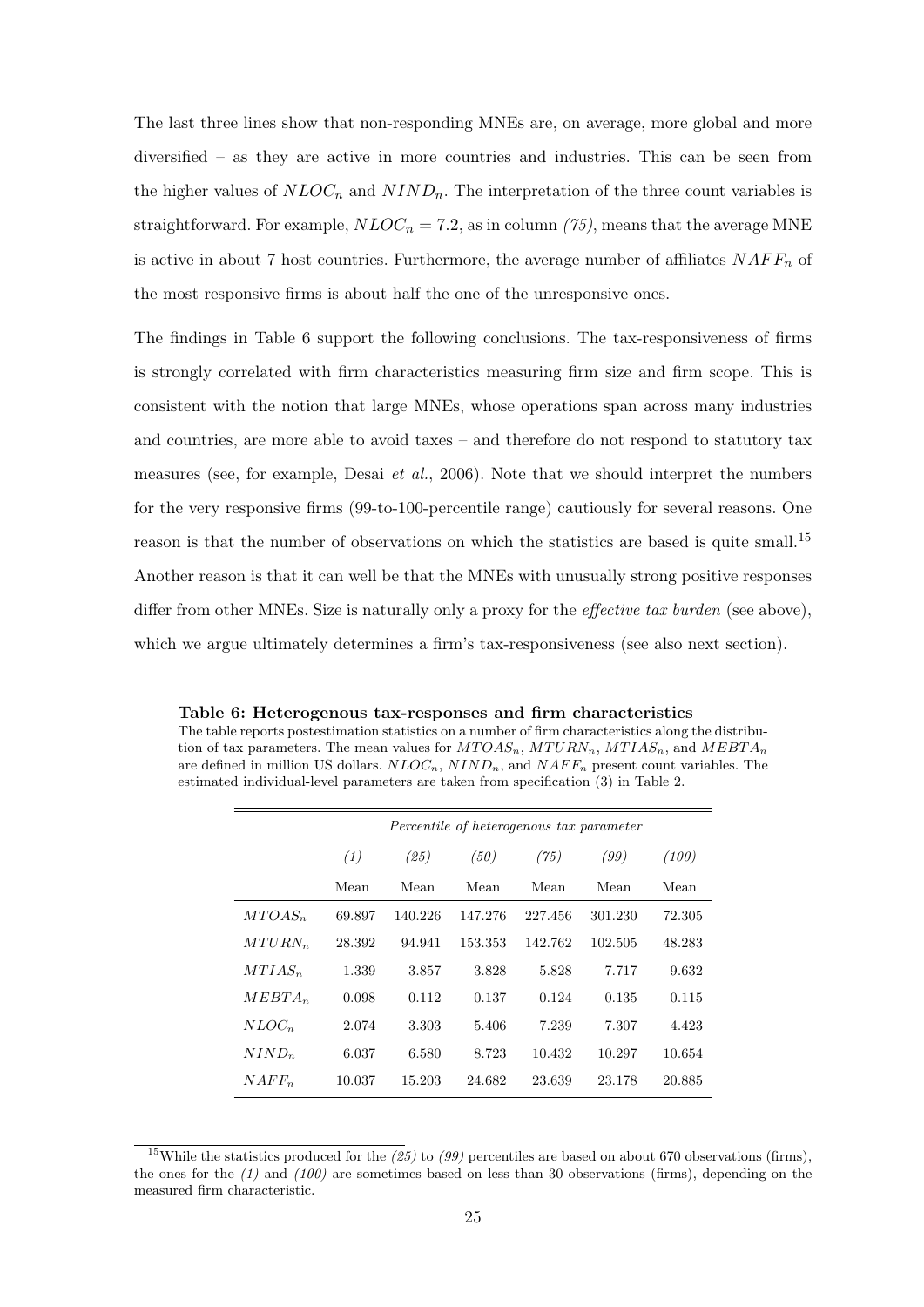#### 7.2 Heterogeneous tax-responses and effective tax payments

To understand the relationship between actual tax payments and estimated tax parameter, we produce Figure 3 in three steps. We first calculate the three variables depicted on the vertical axes to measure the effective tax burden of an affiliate. We define these variables as the statutory tax rate at host country  $j$  minus the effective tax rate of an affiliate, for which the MNE n has chosen location j (note that we use the index  $nj$  for variables at the level of affiliates). We calculate three versions of effective tax rates.<sup>16</sup> One where we divide actual tax payments  $(ETAX;$  the information is taken from  $Orbis$ ) by the total assets  $(TA;$ also taken from  $Orbis$ ) of the affiliate:  $SETAX_{nj}^{TA} = TAX_j - ETAX_{nj}/TA_{nj}$ ; one where we divide by the operating profits  $(OP)$ :  $SETAX_{nj}^{OP} = TAX_j - ETAX_{nj}/OP_{nj}$ ; one where we divide by the earnings before tax  $(EBT)$ :  $SETAX_{nj}^{EBT} = TAX_j - ETAX_{nj}/EBT_{nj}$ . The difference between the statutory tax rate and the effective tax rates is a proxy for the extent to which the affiliate can avoid paying tax: low values (on average,  $SETAX_{nj}^{TA}$ ,  $SETAX_{nj}^{OP}$ , and  $SETAX_{nj}^{EBT}$  are positive in our sample) indicate a broader tax base and that the affiliate pays a substantial amount of taxes, while high values suggest an effective tax rate, which is relatively low compared to the statutory rate. We then run kernel-weighted local polynomial regressions of the tax variables  $(SETAX_{nj}^{TA}, SETAX_{nj}^{OP}, SETAX_{nj}^{EBT})$  on the estimated individual-level tax parameter (taken from specification (3) in Table 2).

In the third step, based on these local polynomial regressions, we depict the estimated relationship in Figure 3. The figure suggests the following: those firms with very negative tax-responses can avoid taxes to a lesser extent than those firms for which we have estimated a tax parameter close to zero or even positive. The less negative the tax-response, the larger the differential between statutory tax rate and effective tax payment. This implies that the mechanism producing heterogeneity in tax parameters is actually related to the extent to which firms can avoid tax payments, which supports our theoretical argument from the beginning. The dashed lines depict 95% confidence bands. For more extreme (positive and negative) values of estimates on  $T A X D_n$ , these become broader. For small negative values on  $T A X D_n$ , however, the estimates are very precise.

 $16$ Similar measures have been used in previous studies (e.g., Dyreng and Lindsey, 2009).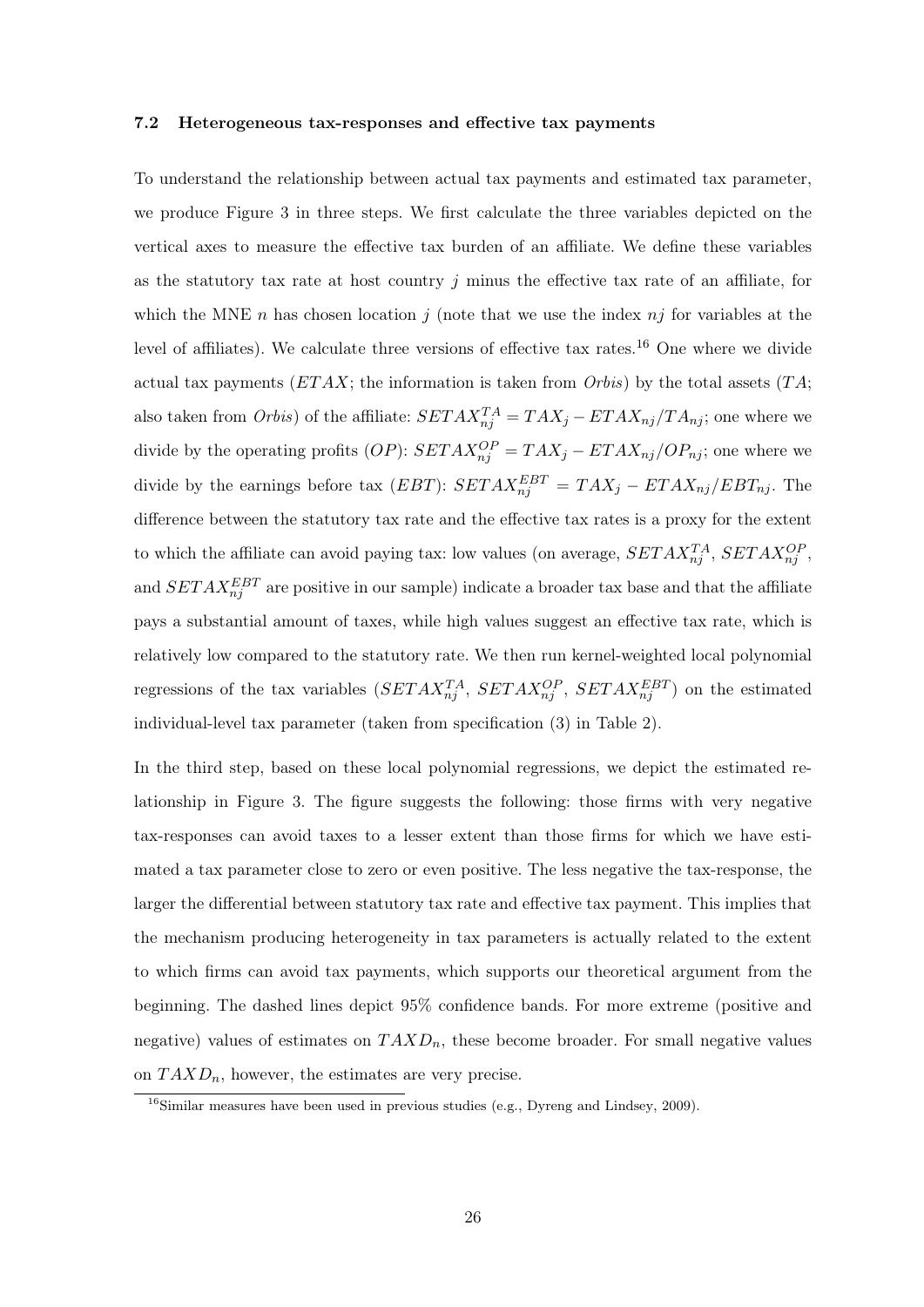Figure 3: Effective tax payments along the tax parameter distribution The graphs display how effective tax payments (expressed as effective tax payment divided by the total assets in (a), effective tax payment divided by operating profits in (b), and effective tax payment divided by earnings before tax in (c); variables on the vertical axes correspond to  $SETAX_{nj}^{TA}$ ,  $SETAX_{nj}^{OP}$ , and  $SETAX_{nj}^{EBT}$ , as defined in the text) vary along the estimated individual-level parameter on  $T A X D_n$  (here indicated by  $T A X D$ ).



(a) Tax payments relative to total assets



(b) Tax payments relative to operating profits



(c) Tax payments relative to earnings before tax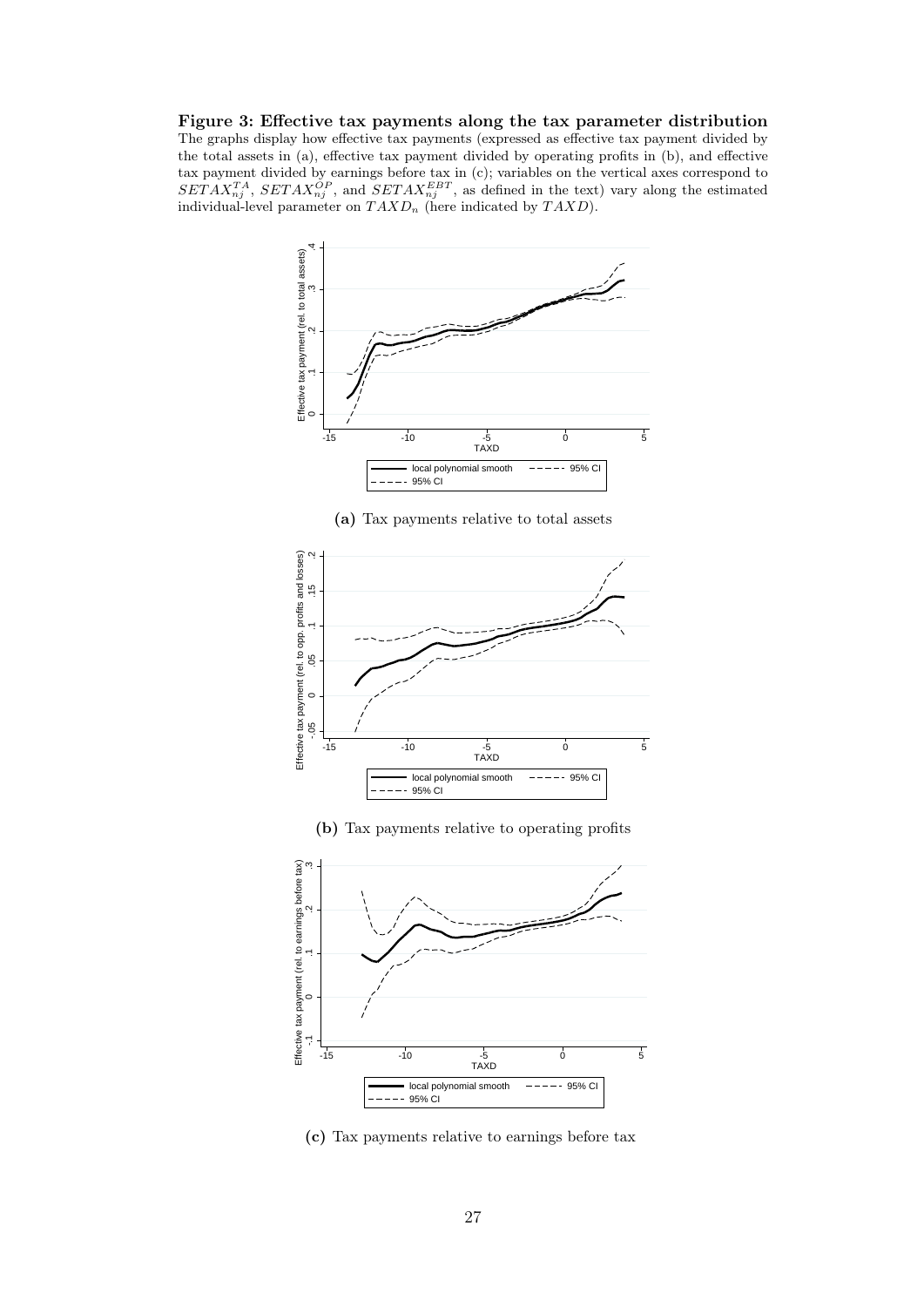#### 8 Interaction between tax differentials and DTTs

This and the following section test Hypothesis 2 on the tax-responsiveness of MNEs' location choices in the presence of a DTT between potential host country and ultimate owner country. By considering the interaction effect between tax differentials and DTTs. Based on the finding that the G-MNL specification of the location choice model in Tables 2 and 5 provides the best model fit among all discrete choice models considered in this paper, as well as the empirical evidence for scale heterogeneity, Table 7 presents estimation results of a G-MNL specification that includes an interaction term between  $T A X D_{njt}$  and  $D T T_{njt}$ . The coefficient of  $T A X D$ - $DTT_{njt}$  is estimated as a fixed parameter in the first specification and modeled as a random coefficient in the second specification. Specifically,  $TAXD-DTT_{njt}$  measures the effect of an increase of the tax differential when a bilateral DTT exists between potential host country and ultimate owner country. As expected, the estimated mean coefficient has a negative sign and is statistically significant at the 5% level. However, there is no heterogeneity with respect to the interaction term as the estimated standard deviation in the second specification in Table 7 is not statistically significant. Thus, we find an unambiguously negative tax effect in the case that a DTTs exists for a given country-pair in a given year. Qualitatively, the effects of the other variables on the location choice probability do not change and all coefficients have the same signs as before. However, the estimated mean coefficient of  $T A X D_{n j t}$  is now only statistically significant at the 10% level, whereas the estimated standard deviation is still highly significant at the 1% level.

These results support Hypothesis 2, meaning that a DTT between potential host country and ultimate owner country does seem to make location choices more responsive to statutory corporate tax rates. In order to further investigate the effects of DTTs on the location choice probability for different tax rate differentials and to illustrate our claim of an increased taxresponsiveness of MNEs in such a scenario, we turn to a comparative static analysis in the next step.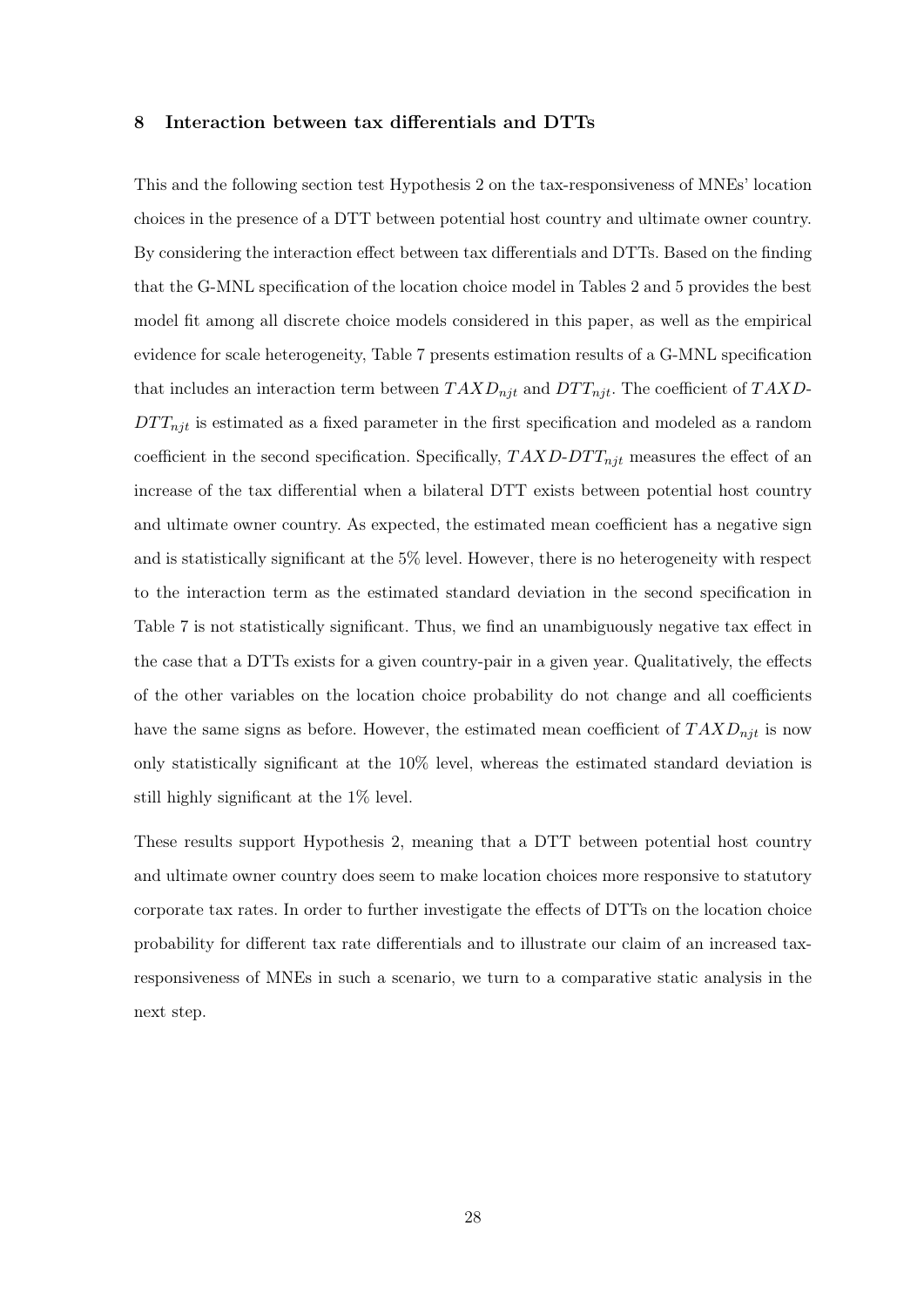Table 7: Estimation results with random  $TAXD-DTT$  coefficient Dependent variable is the location choice indicator. Estimation is based on the whole sample of 1,007,383 observations. The coefficient of  $T A X D_{nji}$  is defined as random in specification (1), in specification (2) the coefficient of  $TAXD-DTT_{njt}$  is also defined as random. Simulation is based on 500 Halton-draws and robust standard errors are reported. The simulated log-likelihood at convergence (LL) is reportet as a positive number.

|                              | (1)             |           | (2)         |             |
|------------------------------|-----------------|-----------|-------------|-------------|
|                              |                 | G-MNL     |             | G-MNL       |
|                              | Estimate        | Std. err. | Estimate    | Std. err.   |
| $TAXD_{njt}$ (mean)          | $-0.952^{\ast}$ | 0.514     | $-0.962*$   | 0.515       |
| $TAXD_{njt}$ (std. dev.)     | $1.978***$      | 0.466     | $1.957***$  | 0.467       |
| $TAXD-DTT_{njt}$ (mean)      | $-0.912**$      | 0.394     | $-0.903**$  | $0.396\,$   |
| $TAXD-DTT_{njt}$ (std. dev.) |                 |           | $-0.143$    | 0.156       |
| $DTT_{nit}$                  | $1.486***$      | 0.088     | $1.487***$  | 0.088       |
| $SUB_{njt-1}$                | $1.510***$      | 0.039     | $1.510***$  | 0.039       |
| $TCR_{it}$                   | $-0.279***$     | 0.040     | $-0.279***$ | 0.040       |
| $log(GDP)_{jt}$              | $0.635***$      | 0.020     | $0.635***$  | 0.020       |
| $log(GDPC)_{it}$             | $-0.122**$      | 0.055     | $-0.122**$  | $\,0.055\,$ |
| $GDPGR_{it}$                 | $0.018***$      | 0.007     | $0.018***$  | 0.007       |
| $COSTBS_{jt}$                | $-0.016***$     | 0.002     | $-0.016***$ | 0.002       |
| $INFL_{it}$                  | $-0.002$        | 0.005     | $-0.002$    | 0.005       |
| $CORRUPT_{it}$               | $-0.001$        | 0.002     | $-0.001$    | 0.002       |
| $PRIGHT_{jt}$                | $0.016***$      | 0.002     | $0.016***$  | 0.002       |
| $log(DIST)_{nj}$             | $-0.675***$     | 0.018     | $-0.675***$ | 0.018       |
| $CONTIG_{ni}$                | 0.039           | 0.049     | 0.039       | 0.049       |
| $COLONY_{ni}$                | $0.488***$      | 0.041     | $0.488***$  | 0.041       |
| $COMLANG_{ni}$               | 0.024           | 0.043     | 0.024       | 0.043       |
| $\tau$                       | $0.674***$      | 0.025     | $0.674***$  | 0.025       |
| $\gamma$                     | $-3.368^{***}$  | 0.985     | $-3.405***$ | 1.001       |
| $\mathbf{L}\mathbf{L}$       | 34,479.04       |           | 34,478.98   |             |

\*  $p < 0.1$ , \*\*  $p < 0.05$ , \*\*\*  $p < 0.01$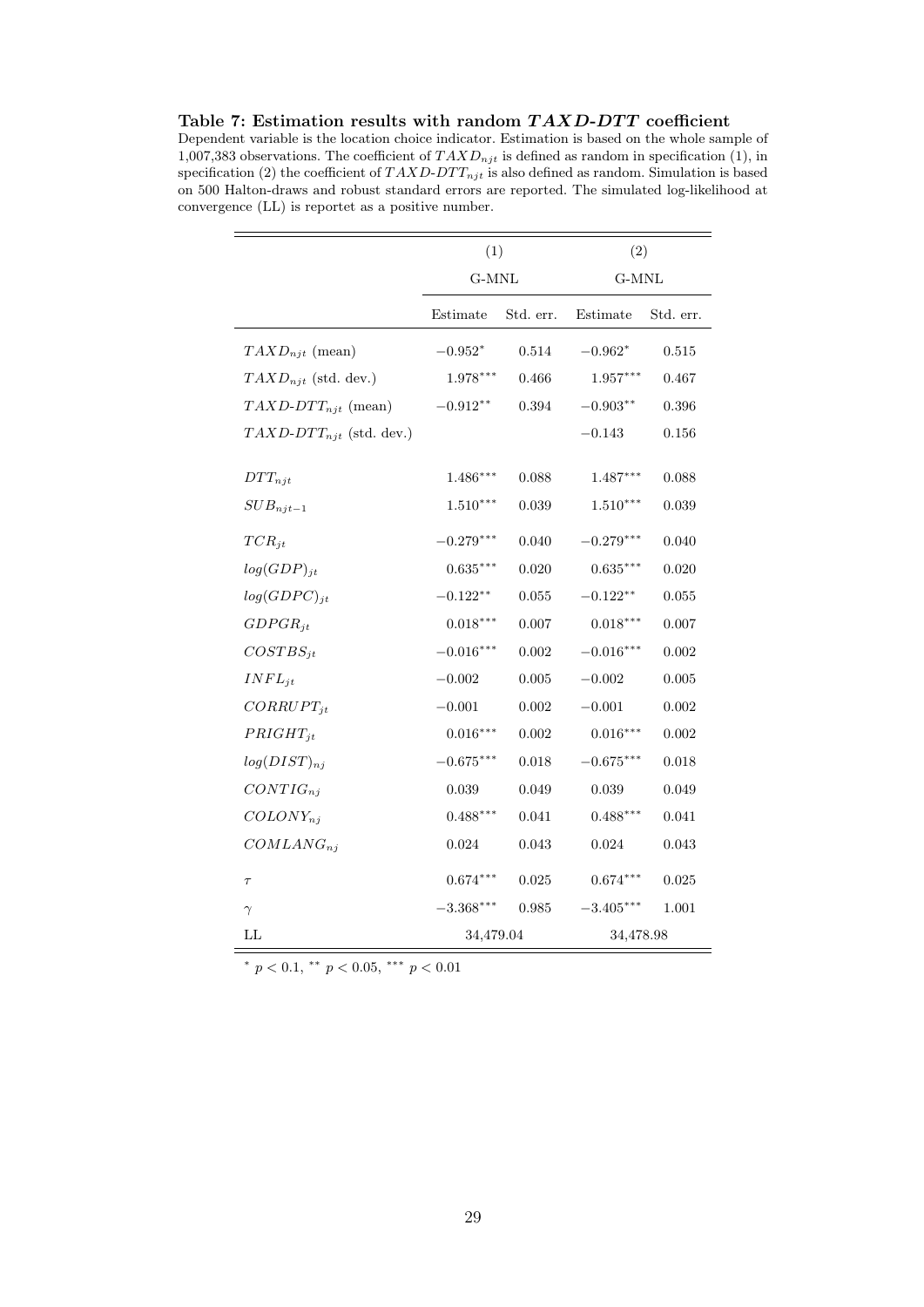#### 9 The consequences of DTTs

We are interested in the question of how the predicted location choice probability changes for different statutory corporate tax rate differentials, conditional on the (non-)existence of a bilateral DTT between potential host country and ultimate owner country. This is done in a comparative static analysis, where we calculate the average predicted location choice probability for different host countries over a range of tax rate differentials and by distinguishing between two scenarios of (i) an existing bilateral DTT and (ii) no existing bilateral DTT.<sup>17</sup> Figure 4 plots the average predicted probability of a firm setting up an affiliate in a host country as a function of the tax differential between the host country's and the ultimate owner country's statutory corporate tax rate for, as in Section 7, Germany and the United Kingdom as well as Russia and China.

Several interesting findings can be derived from the plots. While a negative tax rate differential increases the predicted location choice probability for all host countries and both scenarios, the marginal effect of a DTT, i.e. the difference between the two curves, decreases for an increasing tax rate differential (the tax rate in the host country increases, relative to the tax rate in the ultimate owner country). The probability that an MNE establishes a foreign affiliate in a host country that has concluded a bilateral DTT with the ultimate owner country is greater for locations with a lower tax rate, compared to the ultimate owner country, which is in line with Hypothesis 2. This effect is even more pronounced for Russia and China, both countries with a lower base probability compared to Germany and the United Kingdom. Thus, firms seem to react more responsive to taxes in such countries, whereas countries like Germany and the United Kingdom might be endowed with other location attributes that render the responsiveness to taxes less pronounced than for countries like Russia and China.

<sup>&</sup>lt;sup>17</sup>In our data, the values for  $T A X D_{n<sub>i</sub> t}$  range from -55% to 42% (see Table 1). For illustrative purposes, we calculate average predicted location choice probabilities for tax differentials up to -60%, which should be considered an extreme case. On the other hand, we have chosen the upper cut-off point to be 25%, since only for Germany and China there are some observations in the choice set with values of  $T A X D_{njt}$  exceeding 25%. In all these cases, the MNE making the location choice is located in a tax haven.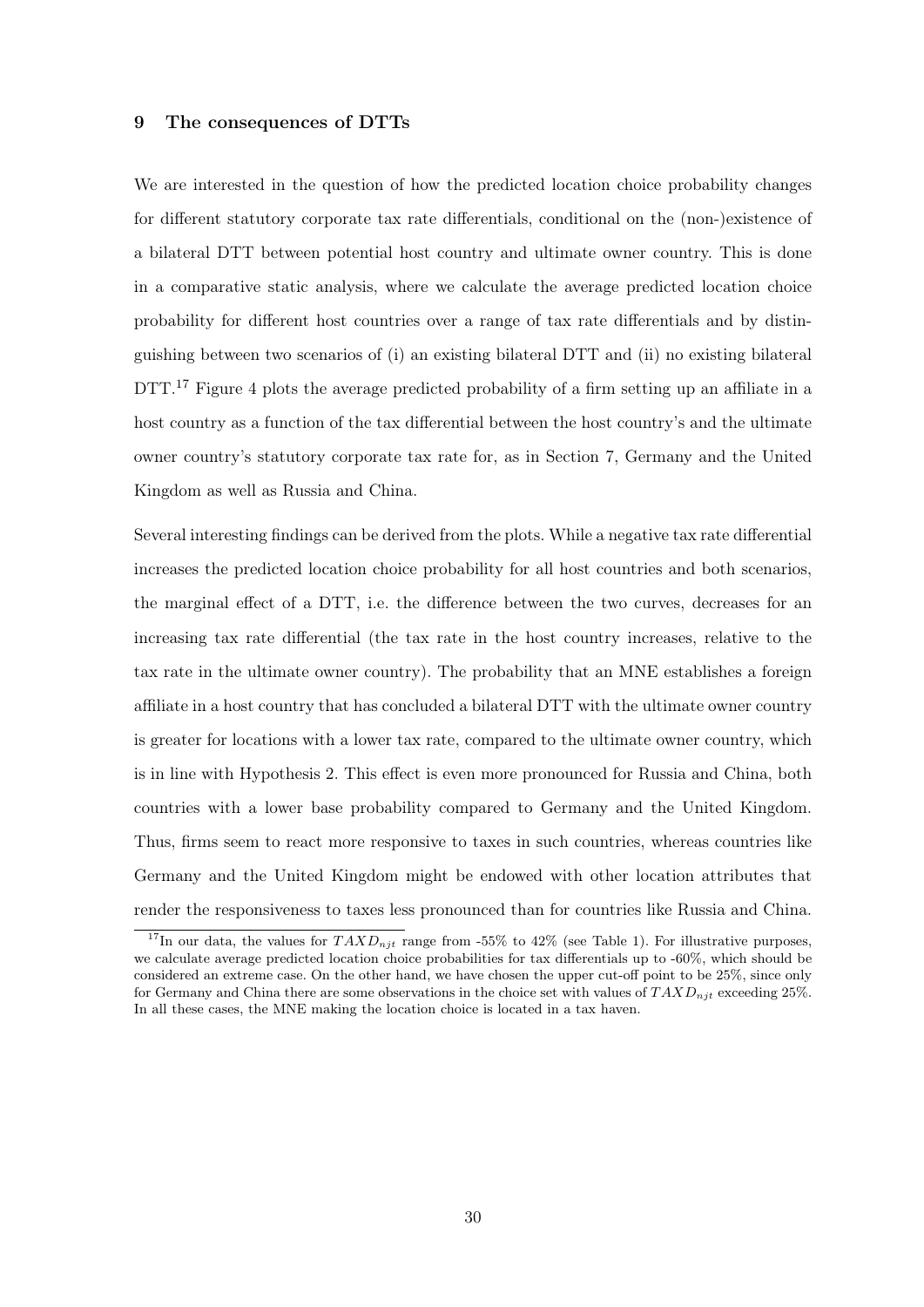### Figure 4: Effects of  $TAXD$  and  $DTT$  on the predicted location choice probability

The figure depicts predicted average location choice probabilities across different statutory tax rate differentials for four potential host countries, (a) Germany (b) United Kingdom, (c) Russia, and (d) China. Two scenarios are illustrated: an existing DTT ( $DTT = 1$ ) between potential host country and ultimate owner country as well as the absence of such a bilateral DTT ( $DTT = 0$ ). Calculations are based on specification (3) in Table 2 and 500 Halton-draws.



In addition, referring to the previous section, we consider the effect of the interaction term  $TAXD-DTT_{nit}$  in the same comparative static framework and for the same host countries. Figure 5 illustrates the findings, based on specification (1) in Table 7. Compared to Figure 4, the marginal effect of a DTT is slightly larger. This becomes apparent as one moves along the horizontal axis and the tax differential becomes more negative. The two curves diverge even more. For example, the maximum difference in average predicted probabilities for the United Kingdom is now 12%, instead of 9% in Figure 4. Thus, the effect stated earlier becomes more pronounced if the interaction effect between tax rate differentials and DTTs is taken into account.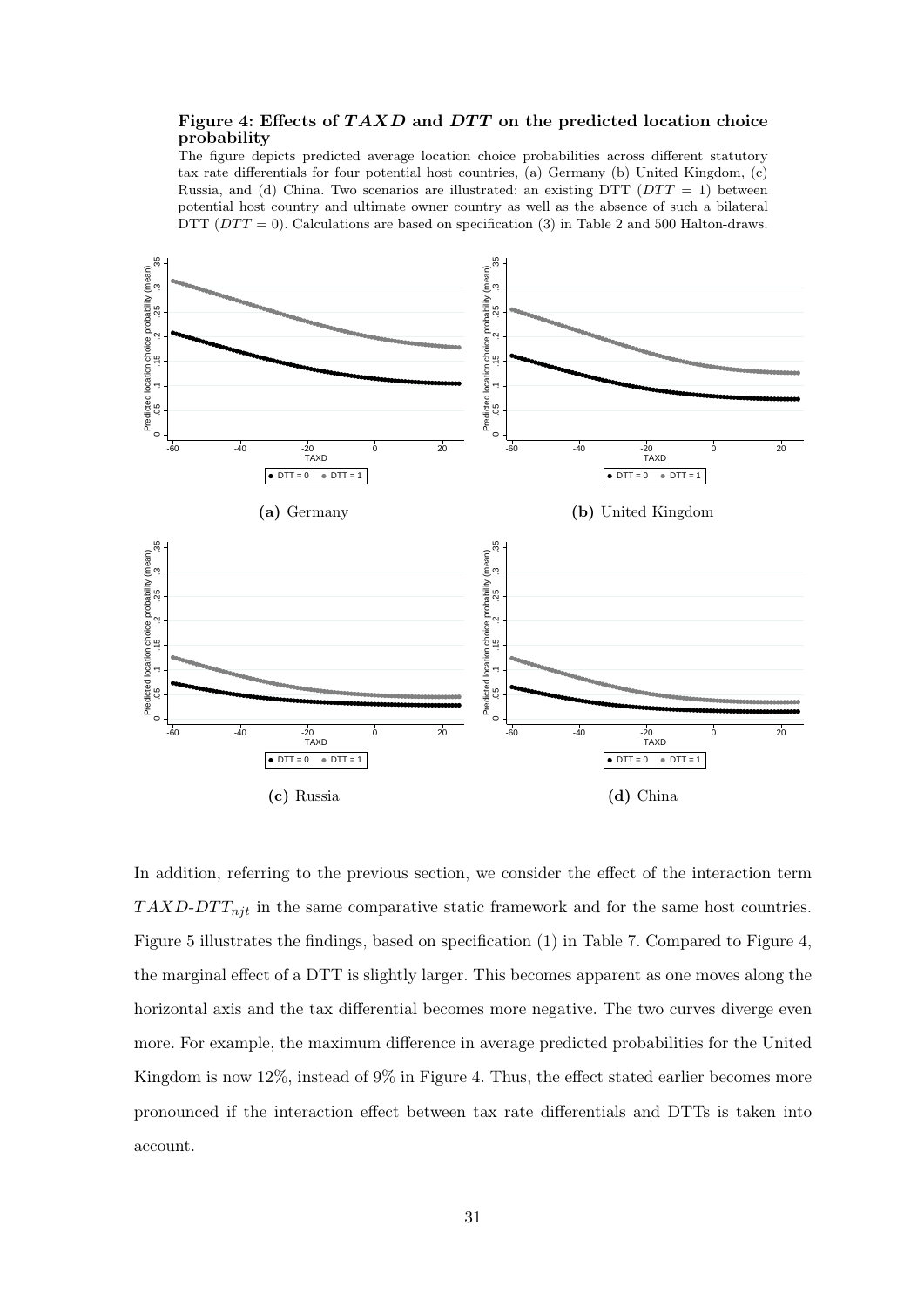#### Figure 5: Effects of  $TAXD$ ,  $DTT$ , and  $TAXD-DTT$  on the predicted location choice probability

The figure depicts predicted average location choice probabilities across different statutory tax rate differentials for four potential host countries, (a) Germany (b) United Kingdom, (c) Russia, and (d) China. Two scenarios are illustrated: an existing DTT ( $DTT = 1$ ) between potential host country and ultimate owner country as well as the absence of such a bilateral DTT  $(DTT = 0)$ . Moreover, for these four host countries and both scenarios the effect of  $TAXD-DTT$  is also taken into account. Calculations are based on specification (1) in Table 7 and 500 Halton-draws.



# 10 Concluding remarks

This paper provides new evidence on the consequences of DTTs on the location choices of MNEs. Our analysis accounts for interactions between DTTs and statutory tax rate differentials and we particularly allow the tax rate parameters to vary randomly across MNEs. We provide a formal argument for why the latter should be the case if firms differ in ability to avoid taxes. Given the finding of substantial heterogeneity in tax-responses, we examine the potential drivers behind heterogeneous tax-responses and what this means for the implementation of DTTs. We also present postestimation statistics along the distribution of the tax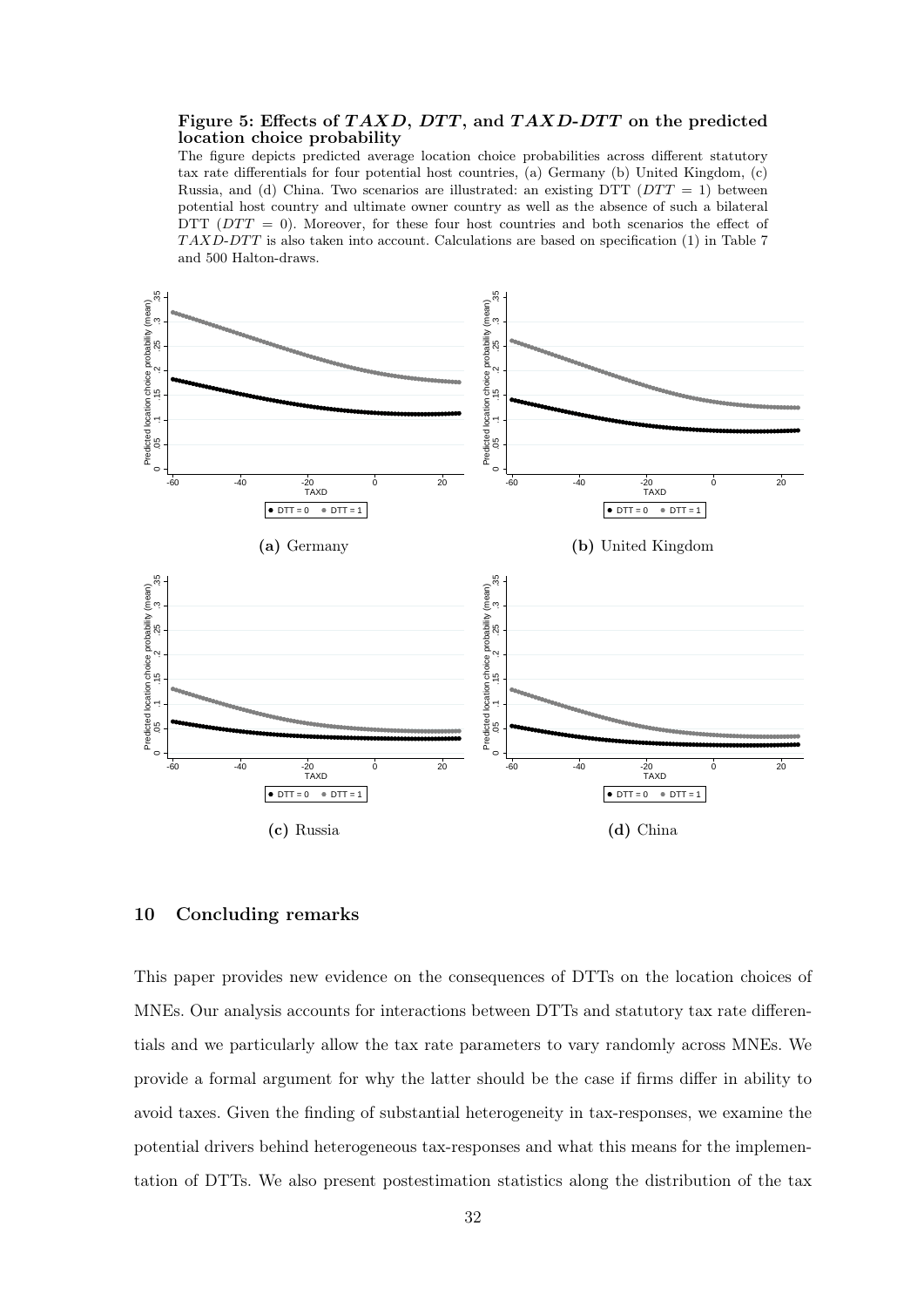parameters to show that our findings are consistent with the argument that tax avoidance determines the response to statutory tax rules.

Our results suggest that increasing tax differentials between potential host countries and the country of the ultimate owner have a negative effect on location choice probability. While DTTs have a positive effect, the precise magnitude in terms of change in the probability to choose a location is specific to a country. We predict the consequences of DTTs on location choices and estimate location choice response functions to tax rate differentials. We illustrate the effects by focusing on four countries which are frequently chosen as a foreign location in our sample: Germany, the United Kingdom, Russia, and China. We then graphically demonstrate that the marginal tax effect becomes larger the more negative the tax differential becomes, i.e. the lower the foreign tax is relative to the tax rate at the location of the ultimate owner. This is plausible, as tax considerations for firms where the ultimate owner resides in a low-tax country are probably not too important. If the tax differential becomes zero or even positive, the marginal tax effect goes to zero and the tax-response function becomes flat. The same pattern is found for the impact of a DTT: the more negative the tax differential, the larger the effect of concluding a DTT. If the tax differential between ultimate owner and foreign country is zero or positive, the positive effect of a DTT becomes very small.

We finally test whether countries successfully restrict tax avoidance by implementing DTTs. These often include information exchange or other rules to prevent MNEs from profit shifting. We show that the tax elasticity becomes larger if a DTT is signed between two countries. This is consistent with the notion that a central intention of governments is to reduce the scope for tax avoidance of MNEs by signing a DTT.

33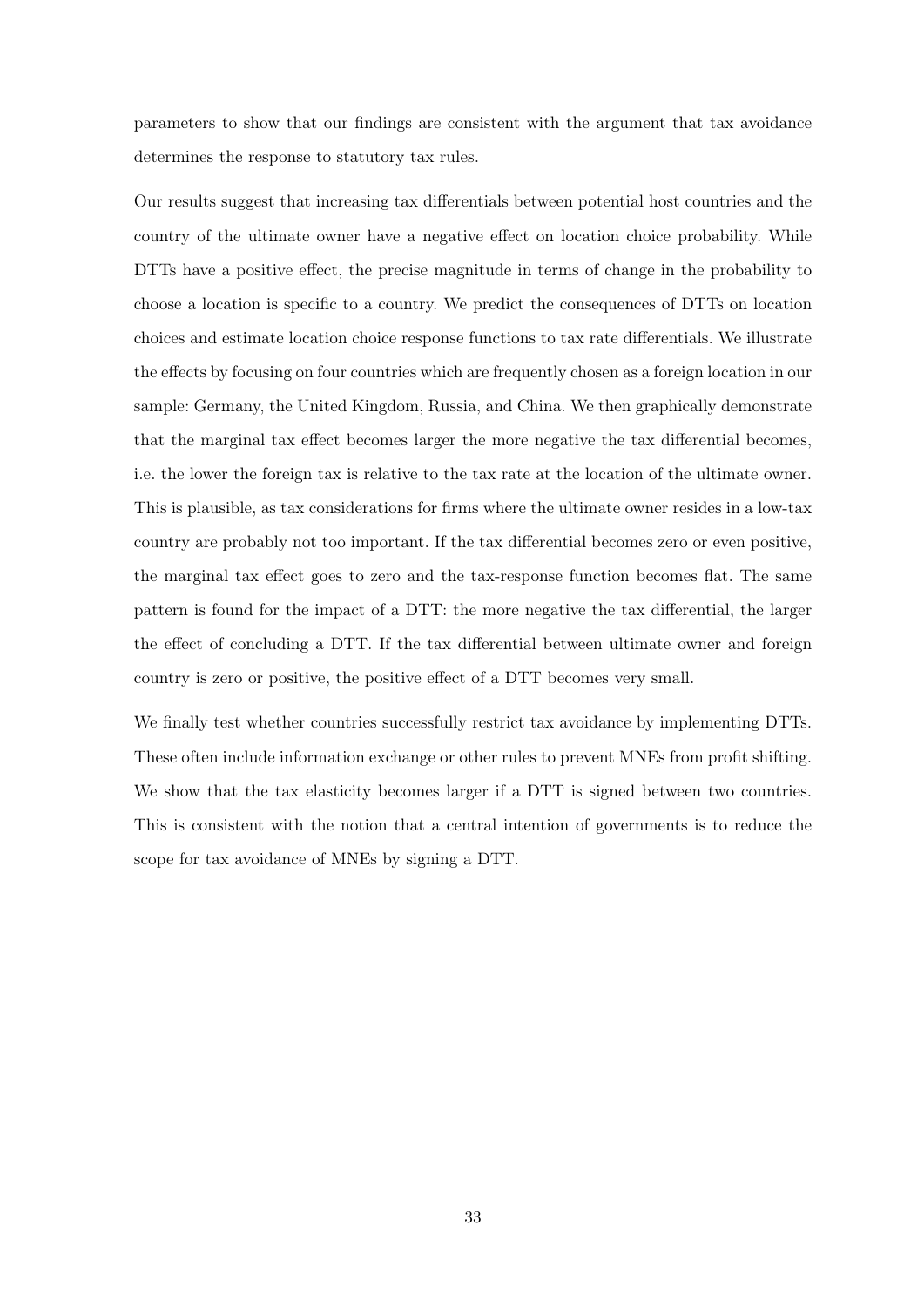#### References

- Allenby, G. M. and Rossi, P. E. (1998) Market models of consumer heterogeneity, Journal of Econometrics, 89, 57–78.
- Arulampalam, W., Devereux, M. P. and Maffini, G. (2017) Taxes and the location of targets, Working Paper.
- Bloningen, B. A. and Davies, R. B. (2004) The effects of bilateral tax treaties on U.S. FDI activity, International Tax and Public Finance, 11, 601–622.
- Davies, R. B., Norbäck, P.-J. and Tekin-Koru, A. (2009) The effect of tax treaties on multinational firms: New evidence from microdata, The World Economy, 32, 77–110.
- Desai, M. A., Foley, C. F. and Hines, J. R. (2006) The demand for tax haven operations, Journal of Public Economics, 90, 513–531.
- Devereux, M. P. and Griffith, R. (1998) Taxes and the location of production: Evidence from a panel of US multinationals, Journal of Public Economics, 68, 335–367.
- Devereux, M. P. and Maffini, G. (2007) The impact of taxation on the location of capital, firms and profit. A survey of empirical evicence, Oxford University Centre for Business Taxation Working Paper No. 10/03.
- Dischinger, M. and Riedel, N. (2011) Corporate taxes and the location of intangible assets within multinational firms, *Journal of Public Economics*, **95**, 691–707.
- Dyreng, S. D. and Lindsey, B. P. (2009) Using financial accounting data to examine the effect of foreign operations located in tax havens and other countries on U.S. multinational firms' tax rates, Journal of Accounting Research, 47, 1283–1316.
- Egger, P. H., Larch, M., Pfaffermayr, M. and Winner, H. (2006) The impact of endogenous tax treaties on foreign direct investment: Theory and evidence, Canadian Journal of Economics, 39, 901–931.
- Egger, P. H. and Merlo, V. (2011) Statutory corporate tax rates and double-taxation treaties as determinants of multinational firm activity, FinanzArchiv: Public Finance Analysis, 67, 145–170.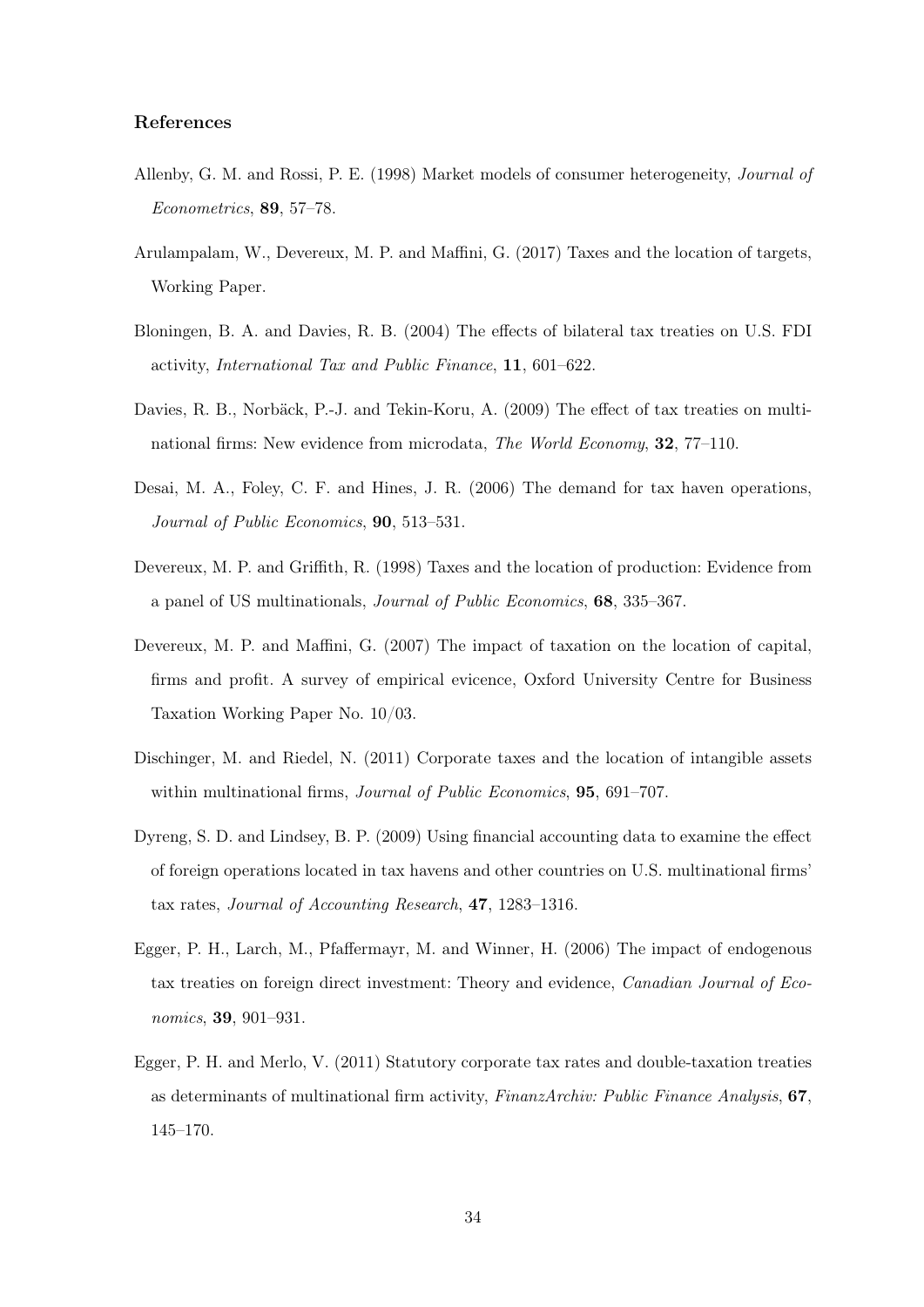- Egger, P. H., Merlo, V. and Wamser, G. (2014) Unobserved tax avoidance and the tax elasticity of FDI, Journal of Economic Behavior  $\mathcal C$  Organization, 108, 1–18.
- Egger, P. H. and Stimmelmayr, M. (2017) Taxation and the multinational firm, CESifo Working Paper Series No. 6384.
- Evers, L., Miller, H. and Spengel, C. (2015) Intellectual property box regimes: Effective tax rates and tax policy considerations, *International Tax and Public Finance*, 22, 502–530.
- Fiebig, D. G., Keane, M. P., Louviere, J. J. and Wasi, N. (2010) The generalized multinomial logit model: Accounting for scale and coefficient heterogeneity, Marketing Science, 29, 393– 421.
- Griffith, R., Miller, H. and O'Connel, M. (2014) Ownership of intellectual property and corporate taxation, Journal of Public Economics, 112, 12–23.
- Holmes, K. (2014) International Tax Policy and Double Tax Treaties: An Introduction to Principles and Application, IBFD Publications BV.
- Keane, M. P. and Wasi, N. (2013) Comparing alternative models of heterogeneity in consumer choice behavior, Journal of Applied Econometrics, 28, 1018–1045.
- Louviere, J. J., Meyer, R. J., Bunch, D. S., Carson, R., Dellaert, B., Hanemann, W. M., Hensher, D. and Irwin, J. (1999) Combining sources of preference data for modelling complex decision processes, Marketing Letters, 10, 205–217.
- Louviere, J. J., Street, D., Carson, R., Ainslie, A., Deshazo, J. R., Cameron, T., Hensher, D., Kohn, R. and Marley, T. (2002) Dissecting the random component of utility, *Marketing* Letters, 13, 177–193.
- Merlo, V., Riedel, N. and Wamser, G. (2016) The impact of thin capitalization rules on the location of multinational firms' foreign affiliates, Research School of International Taxation Working Paper 01/2016.
- Revelt, D. and Train, K. E. (2000) Customer-specific taste parameters and mixed logit: Households' choice of electricity supplier, Working Paper No. E00-274.
- Train, K. E. (2009) Discrete choice methods with simulation, Cambridge University Press, second edn.